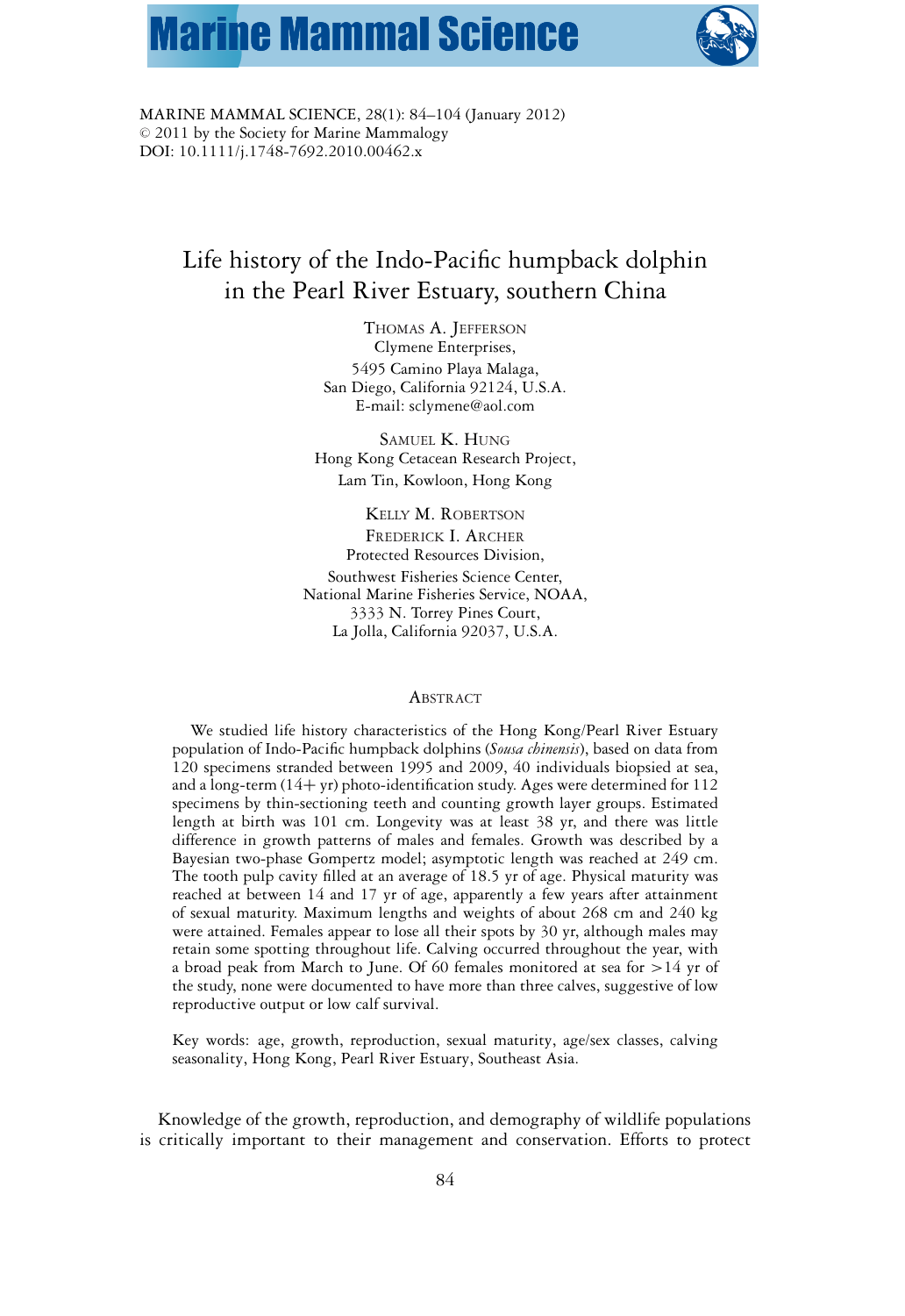the animals from exploitation and habitat loss/deterioration are generally hampered when such information is lacking. Humpback dolphins (*Sousa* spp.) have not been well studied in most parts of their range, and thus very little is known about the life history of dolphins of this genus of coastal small cetaceans. Only a single study has analyzed growth and reproductive parameters based on a large sample of specimens, in this case a population of Indo-Pacific humpback dolphins in South Africa (Cockcroft 1989); however, the results have not been published in the peerreviewed literature. Elsewhere, only scattered details of the life history of other humpback dolphin populations have been available, usually based on opportunistic records and very small samples (*e.g.*, Lal Mohan 1982, Wang and Sun 1982, Ross 1984).

In Hong Kong waters, where Indo-Pacific humpback dolphins have been studied perhaps more intensively than in any other single location of the species' range, apparently a single population exists (Chen *et al*. 2010). These animals range throughout all of the adjacent Pearl River Estuary (PRE), southern China (Hung and Jefferson 2004), although they have not been as well studied in mainland Chinese waters. It has recently been found that the population numbers  $>2,500$  individuals (Chen *et al*. 2010), making it the largest known population of the species or the genus.

Despite the intensive ecological studies in Hong Kong, life history of this population is still not well understood. Jefferson (2000) conducted a preliminary analysis of growth and reproduction, based largely on specimens stranded over a 4 yr period. A preliminary growth curve was presented, but the sample of known-sex specimens was not adequate to evaluate possible sexual differences, nor to construct a detailed growth curve. Calving seasonality and recruitment rates were evaluated from small samples. Data on length and age at attainment of sexual maturity were almost nonexistent, owing to the fact that most specimens available for the study were badly decomposed carcasses.

The present study reevaluates most of the issues and parameters that Jefferson (2000) examined, based on much larger sample sizes ( $n = 120$  strandings *vs.* 34 in Jefferson 2000). In addition, the present study incorporates data from a longterm  $(>14 \text{ yr})$  photo-identification study and recent biopsy sampling of free-living dolphins, thus allowing a better assessment of most life history parameters. Unfortunately, due to the prevalence of young specimens among the strandings and the decomposed nature of most specimens, we were not able to improve our estimates of age and length at sexual maturity.

# MATERIALS AND METHODS

#### *Collection of Data and Samples from Strandings*

Sporadic data on cetacean "strandings" (including both specimens collected as floating and beach-cast carcasses) in Hong Kong date back to 1954 (see Romer 1958), although it was not until 1973 that regular attempts were made by the Hong Kong Government to document cetacean strandings. In 1995, a systematic stranding recovery program was set up by the senior author, and since then there has been a concerted effort to examine and sample virtually every marine mammal stranding discovered in the Hong Kong Special Administrative Region (see also Parsons and Jefferson 2000). A total of 120 specimens of *Sousa chinensis* were documented as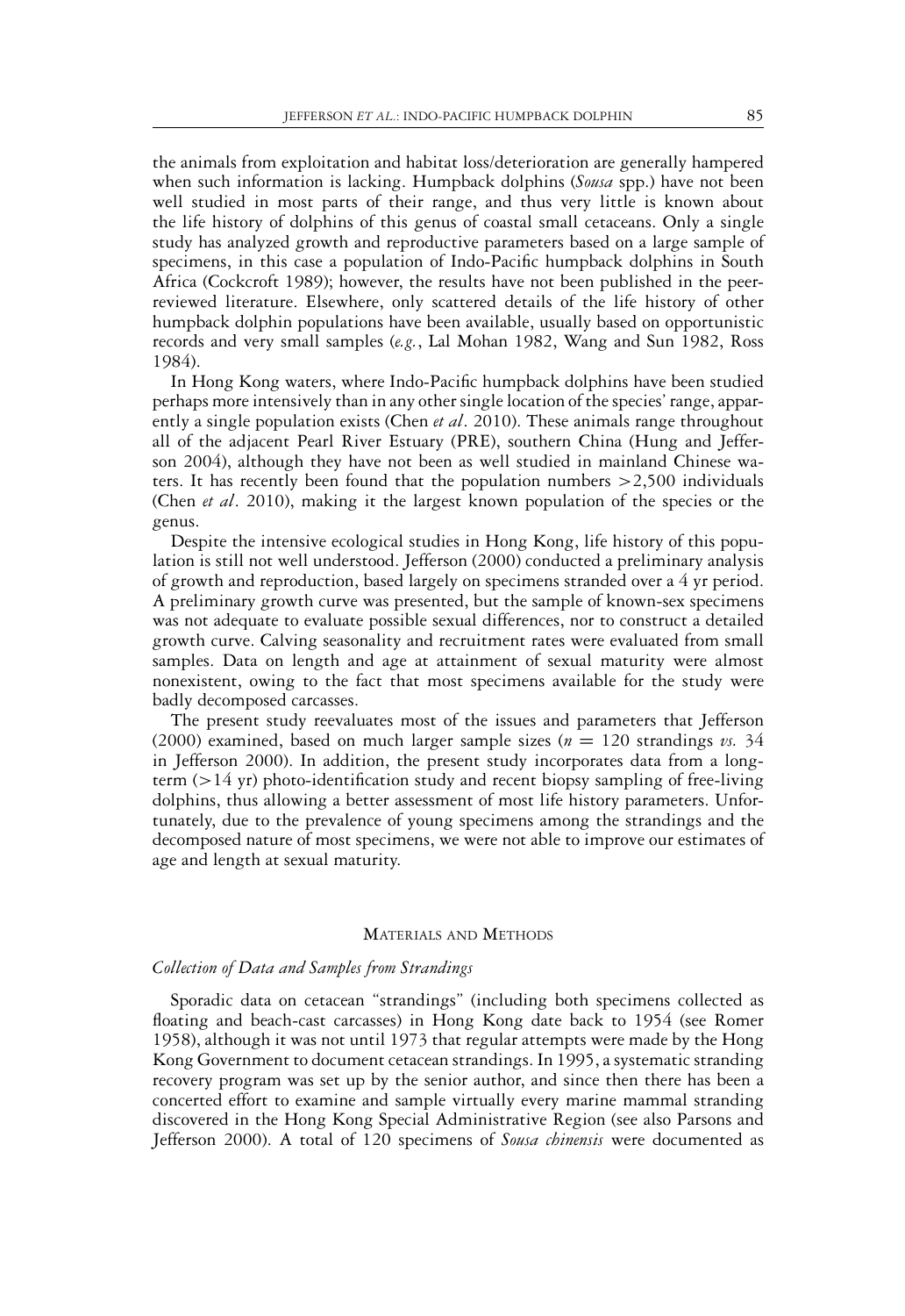stranded in Hong Kong between 1973 and 2004. Most data on humpback dolphins for this study come from carcasses stranded in Hong Kong between 1995 and 2009; for some analyses, data, and photos from previous Hong Kong strandings were also used, but only when the data were deemed reliable (see Parsons *et al*. 1995).

Necropsies were performed either in the laboratory (for fresh specimens) or in the field (for those that were badly decomposed or in relatively inaccessible locations). Basic biological data and samples were collected (see Parsons and Jefferson 2000 for a detailed discussion of the stranding program and sampling procedures). Specimens were classified as to their level of decomposition, using the codes outlined in Geraci and Lounsbury (2005). Total length for each specimen was measured in a straight line, using a taut tape measure, from the tip of the upper jaw to the notch in the tail flukes (Norris 1961). Two to three teeth were collected from the middle (or nearby in some cases) of the lower jaw and stored in water or alcohol. Reproductive tracts of fresh, noncalf specimens (generally codes 2 and 3) were examined, and gonads were collected and stored in 10% formalin.

Many stranded specimens (81%) were very badly decomposed (codes 4 or 5 of Geraci and Lounsbury 2005). For most of these, decomposition was too advanced to properly analyze reproductive status, but specimens for which an accurate length could still be obtained were used in the growth analyses. For some of these decomposed specimens, sex was impossible to identify in the field and was determined using DNA analyses (see below).

#### *Collection of Data and Samples from Living Dolphins*

Data from photo-identified living dolphins were used to determine color pattern development, reproduction, and calving seasonality and intervals (these analyses also incorporated data from strandings and biopsy sampling). When dolphins were sighted during at-sea surveys, observers typically went off-effort and the vessel approached the dolphin group for accurate estimation of group size and for photoidentification (see Jefferson 2000). Over 100,000 frames were taken of dolphins for the purposes of photo-identification and age/class assessment in this study. Photographs were taken with a variety of Nikon and Canon 35 mm SLR autofocus cameras (most recently a Canon 7D model), equipped with databacks or digital data recorders and 100–400 mm telephoto or zoom lenses. If possible, we photographed both sides of the dolphin, because the coloration markings are not completely symmetrical. Dolphins were identified by coloration and scars on their backs and dorsal fins (Würsig and Jefferson 1990, Jefferson 2000).

Identified dolphins were cataloged and given a unique catalog number with an alphanumeric code for the area where they were first identified (*e.g.*, NL02, EL07, SL30). As of early 2010, the photo-ID catalog contained data on 679 different individuals sighted between 1994 and 2009, with between 1 and 130 sighting records for each dolphin. Each individual was placed into an age class, based on its size, external morphology, color pattern, and behavior. There were six classes (Unspotted Calf, Unspotted Juvenile, Mottled, Speckled, Spotted Adult, and Unspotted Adult), as described in Jefferson (2000). Earlier reference to the Spotted Juvenile and Spotted Subadult categories are referable to the Mottled and Speckled classes, respectively (see Jefferson and Leatherwood 1997).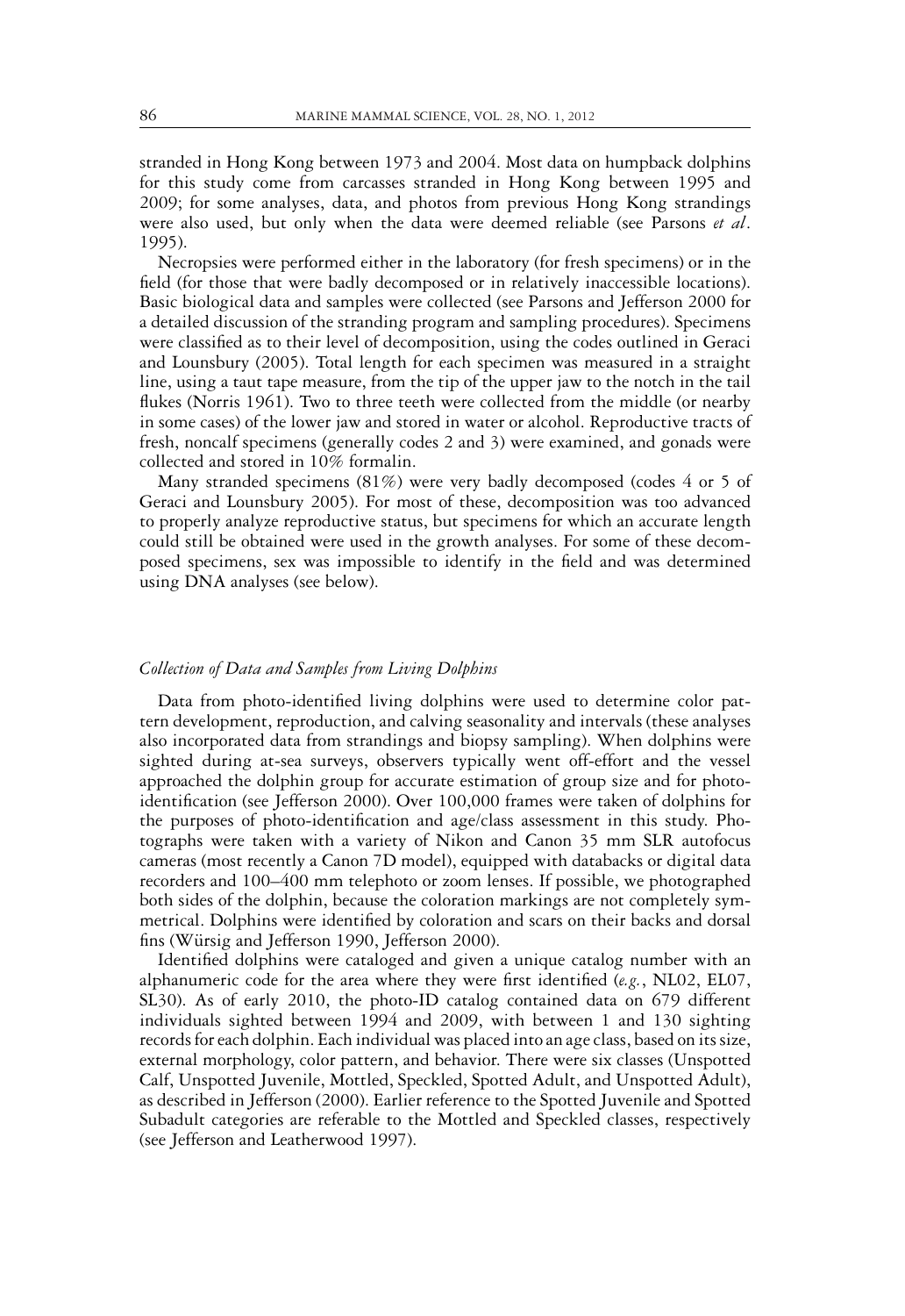Between October 2004 and December 2008, we collected biopsy samples remotely using a Barnett Ranger RX-150 crossbow from 40 living specimens, focusing on photo-identified individuals (two individuals were inadvertently sampled twice) (see Jefferson and Hung 2008 for a description of biopsy methods).

# *Sex Determination*

For freshly stranded specimens, we determined sex by direct examination of reproductive organs. For some photo-identified individuals, we could determine their sex as female by repeated, very close association over several months or years with young calves (these were associations much closer than those typical for other members of the group). For badly decomposed strandings and for biopsied individuals, we determined sex using DNA analyses at the Southwest Fisheries Science Center (SWFSC, NOAA, NMFS, La Jolla, CA). The sample of specimens in which DNA sex determination was attempted consisted of a total of 58 specimens. For most of these, decomposition was too advanced to determine sex even by laboratory methods.

To determine sex in the lab, standard protocols were used for DNA extraction and polymerase chain reaction (PCR) sequencing (Qiagen DNeasy #69506; Palumbi *et al*. 1991, Sambrook *et al*. 1989). Whether the sample came from a male or female was determined by a real-time qPCR assay following the methods in Morin *et al*. (2005). Sex-specificity of this technique has been demonstrated for 33 cetacean species in nine different families; 86 samples from specimens of known sex were tested, and the effectiveness of the technique was confirmed in each case (Morin *et al*. 2005).

#### *Age Determination*

We estimated age of specimens at the SWFSC, generally following the procedures described by Myrick *et al*. (1983) and Jefferson (2000). For each specimen, one or two teeth were decalcified in rapid decalcifying solution (RDO), a commercial rapid-decalcifying agent. Immersion times in the RDO were approximately 1.5– 19.0 h, depending on the length of the animal. Teeth from the larger specimens were often first "wafered" with a diamond-edge saw to reduce decalcification times. The wafer consisted of a 2–3 mm thick longitudinal section through the middle of the tooth, encompassing the tip and pulp cavity. The decalcified teeth were sectioned longitudinally into 26  $\mu$ m thick sections using a sledge-type sliding microtome, with a freezing stage. Sections through the center of the tooth and encompassing the entire pulp cavity were stained with Mayer's hematoxylin stain. After an ammonia rinse of 30–60 s, 4–5 sections from each specimen were mounted on glass microscope slides.

Tooth sections were then examined under a compound microscope  $(4-40 \times$  power), without reference to specimen length or other biological data. We assumed that one growth layer group (GLG) represented 1 yr. This assumption is supported by calibration studies on captive spinner dolphins (*Stenella longirostris*, Myrick *et al*. 1984) and is widely used in small-cetacean life history studies. We counted GLGs in the postnatal dentine. For some older specimens, the pulp cavity was completely occluded, making the dentinal GLGs indistinct. In these specimens, cementum layers were counted and were used to assess the age of the individual. The teeth were read independently by two of the authors (Jefferson and Robertson) 3–4 times each on days separated by at least 48 h. After the readings were complete, the readers compared their data and agreed on an age for each specimen. If the readers' GLG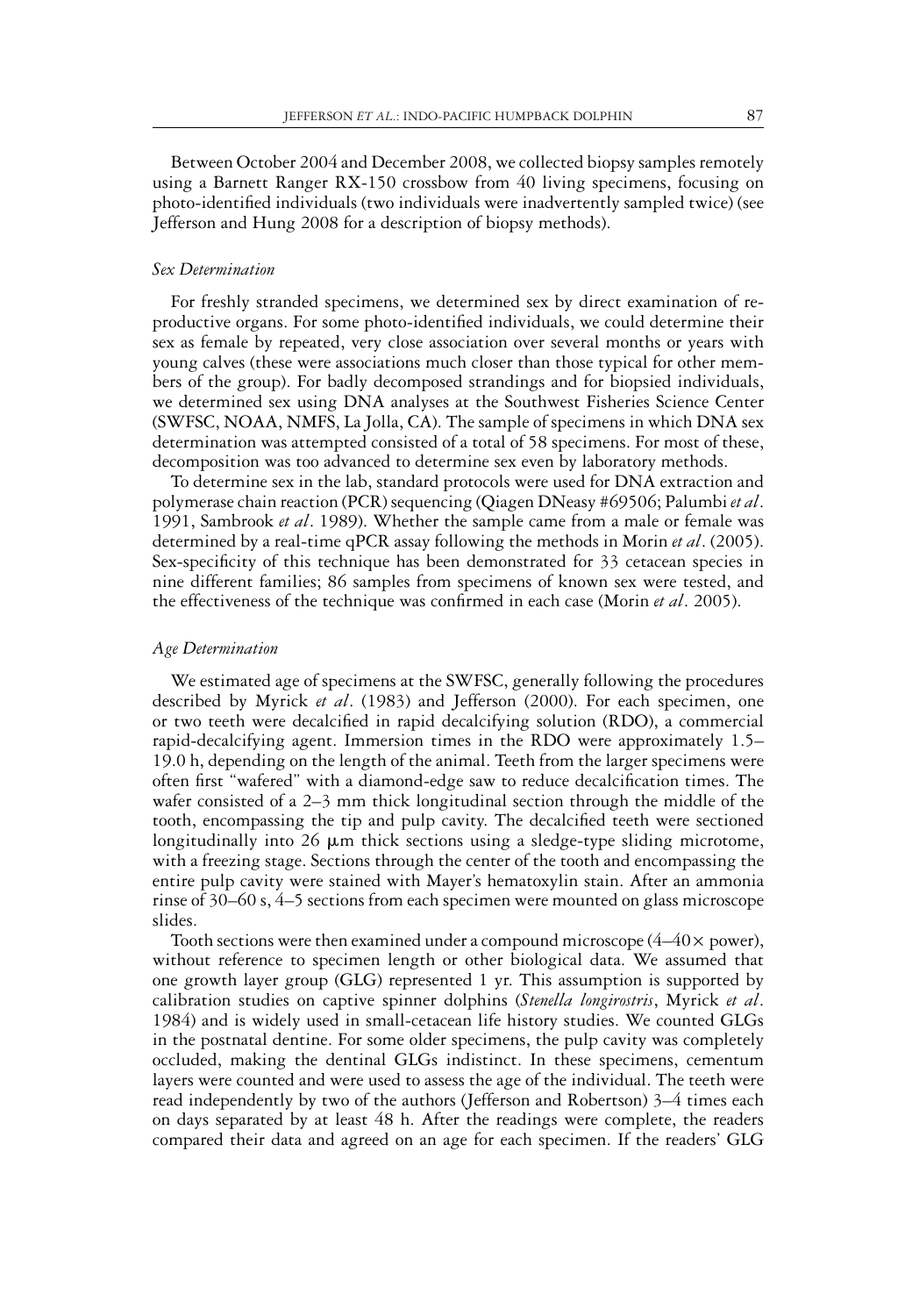counts did not agree, tooth sections were reexamined simultaneously by both readers and a final age was decided upon after discussion.

For some specimens, there was only a portion of the first GLG present. Clearly, these animals were less than 1 yr old, but in such cases it is difficult to accurately determine a precise age in months. Therefore, the age of these animals was listed as "<1" in the database.

#### *Fitting of Growth Curves*

We conducted a Bayesian estimation of the parameters of a two-phase Gompertz growth model (Laird 1966, Kaufmann 1981) using the samples for which we had both age and length estimates. Because this was a two-phase model, the change point (*c*) between the phases, and the parameters of the first and second curves were estimated using the following normal likelihood functions:

$$
x_i < c : l_i \sim \text{Normal}\big(L_0 \cdot e^{k_1(1 - e^{-\varepsilon_1 \cdot x_i})}, \tau_1\big)
$$
\n
$$
x_i \geq c : l_i \sim \text{Normal}\big(L_c \cdot e^{k_2(1 - e^{-\varepsilon_2 (x_i - c)})}, \tau_2\big)
$$

where  $x_i$  and  $l_i$  are the age (yr) and length (cm) of the *i*th sample. The remaining parameters and their priors are defined as:

 $c = age$  at change point between first and second curves: *Uniform*(7, 13)  $L_0$  = length at birth: *Uniform*(80, 120)  $L_c$  = length at change point given  $L_0$ ,  $k_1$ , and  $g_1$ ,  $k_1, k_2$  = scale parameter of curve 1 or 2: *Uniform*(0, 100)  $g_1, g_2$  = slope parameter of curve 1 or 2: *Uniform*(0, 100)  $\tau_1, \tau_2$  = precision of curve 1 or 2:  $Gamma(10^{-4}, 10^{-4})$ 

The prior on  $c$  was set based on available literature reporting estimates of age at sexual maturity from 7 to 13 yr for most closely related species of delphinids (see Perrin and Reilly 1984).

Length at birth was estimated in the same Bayesian analysis using a logistic likelihood function and including fetuses for which we had length measurements. The likelihood function was defined as:

$$
\Pr(birth)_j \sim Bernoulli\left(\frac{e^{L_0+x_j}}{1+e^{L_0+x_j}}\right),
$$

where Pr(*birth*)*<sup>j</sup>* was 0 for fetuses, and 1 for all other postnatal specimens. The Markov chain Monte Carlo (MCMC) run consisted of 10 independent chains, each starting with 50,000 burn-in iterations followed by 10,000,000 iterations with samples taken every 100th iteration, thus generating a total of 100,000 samples from the posterior distribution.

The age at which the pulp cavity filled  $(A_f)$  was estimated using a Bayesian logistic model similar to the length-at-birth model. The likelihood function was defined as:

$$
\Pr\left(\text{filled}\right)_j \sim \text{Bernoulli}\left(\frac{e^{A_f+x_j}}{1+e^{A_f+x_j}}\right),
$$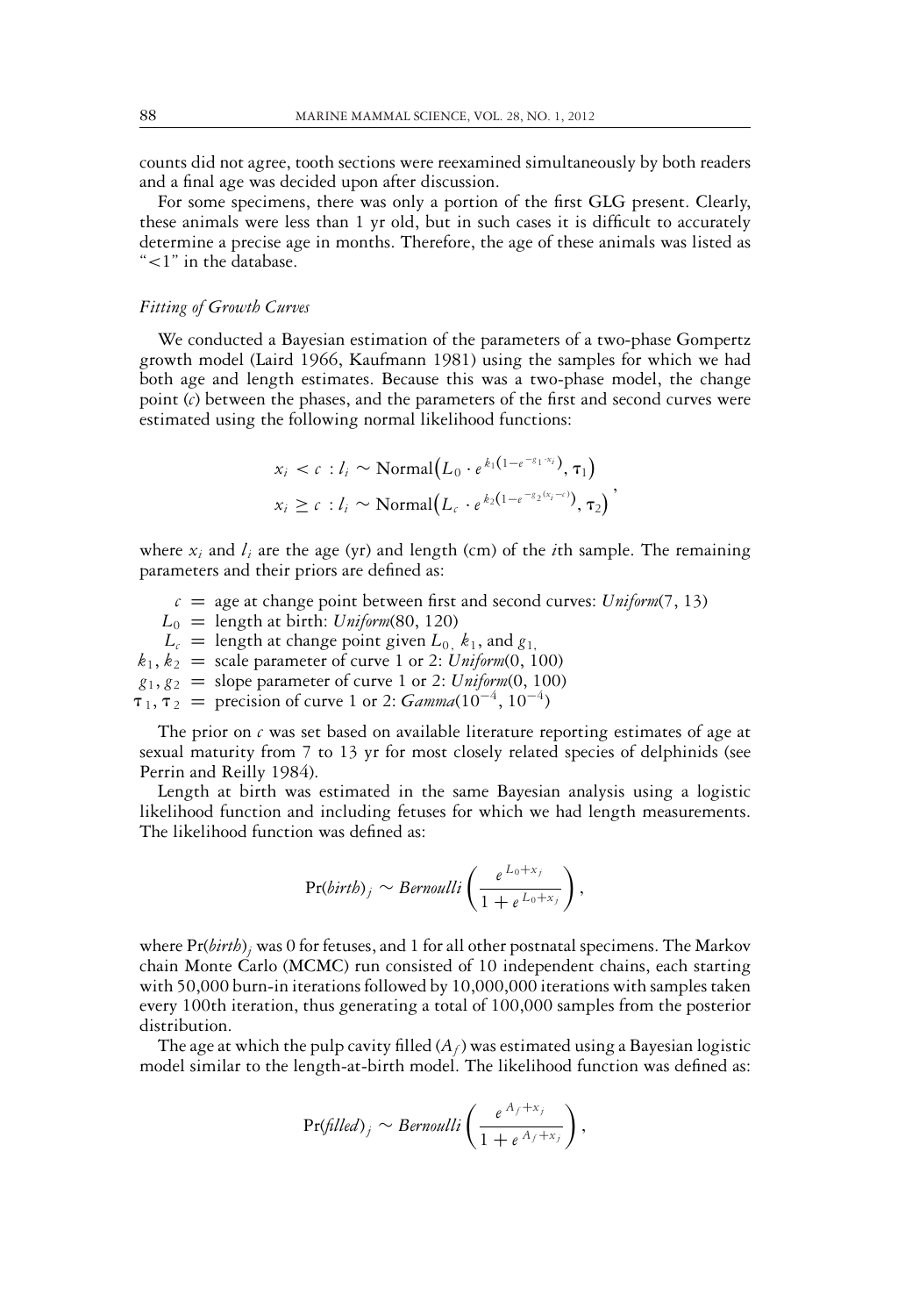where Pr(*filled*)<sub>*j*</sub> was 0 for specimens with open pulp cavities, and 1 for those with filled cavities. The MCMC run consisted of three independent chains, each starting with 10,000 burn-in iterations followed by 10,000 iterations with samples taken every 10th iteration, thus generating a total of 1,000 samples from the posterior distribution. All Bayesian analyses were conducted with R v2.10.1 (R Development Core Team 2009) and the *BRugs* v0.5–3 package.

#### *Determination of Physical Maturity*

Physical maturity was determined for 10 large stranded specimens by extracting a section of 3–5 adjacent vertebrae from the center of the thoracic section of the vertebral column. The vertebral sections were cleaned by water maceration, and the epiphyses were checked for fusion to the centra (*i.e*., all examined vertebrae had epiphyses completely fused to the adjacent centra). If all epiphyses were fully fused, then the specimen was classified as physically mature. If any of the epiphyses were unfused, the specimen was scored as physically immature.

# *Determination of Calving Seasonality*

Calving seasonality was determined by computing an estimated birth date for each stranded calf of the year (<137 cm in length, see below) and fetus in the sample, based on the average length at birth, along with fetal and early neonatal growth rates from the literature. Birth dates for neonates were estimated using 101 cm as the average length at birth, and the length at 1 yr as 137 cm (after Jefferson 2000). Assuming linear growth in the first year, this translates to a first-year growth rate of 3.08 cm/mo. For fetuses, linear growth was assumed (based on the presence of only a very short, nonlinear phase, see Perrin and Reilly 1984). Assuming an 11 mo gestation period (Jefferson 2000), this corresponds to a fetal growth rate of 9.09 cm/mo. The estimated month of birth was then calculated from the average length at birth and the appropriate growth rate.

#### **RESULTS**

#### *Age and Growth*

We estimated age for a total of 112 specimens (102 from Hong Kong, five from Xiamen,<sup>1,2</sup> and five from nearby locations in the PRE), measuring from 100 to 268 cm. For the length-at-birth model, there were eight fetuses measuring from 46 to 100 cm. Of the total postnatal specimens,  $44 (39%)$  of them were  $\lt 1$ yr old. The oldest specimen was estimated to be 38 yr old (a female) and 78% of specimens were sexed (Fig. 1).

<sup>1</sup>While it is unknown if dolphins from the PRE and Xiamen are part of the same population (see Wang *et al.* 2008), recently analyses of mitochondrial DNA have suggested that there may be some exchange of genetic material between the two areas (Chen *et al.* 2008).

 $^{2}$ Hung, S. K. 2009. Monitoring of marine mammals in Hong Kong waters—data collection (2008– 09): Final report. Unpublished contract report to the Hong Kong Agriculture, Fisheries and Conservation Department. Available from the authors.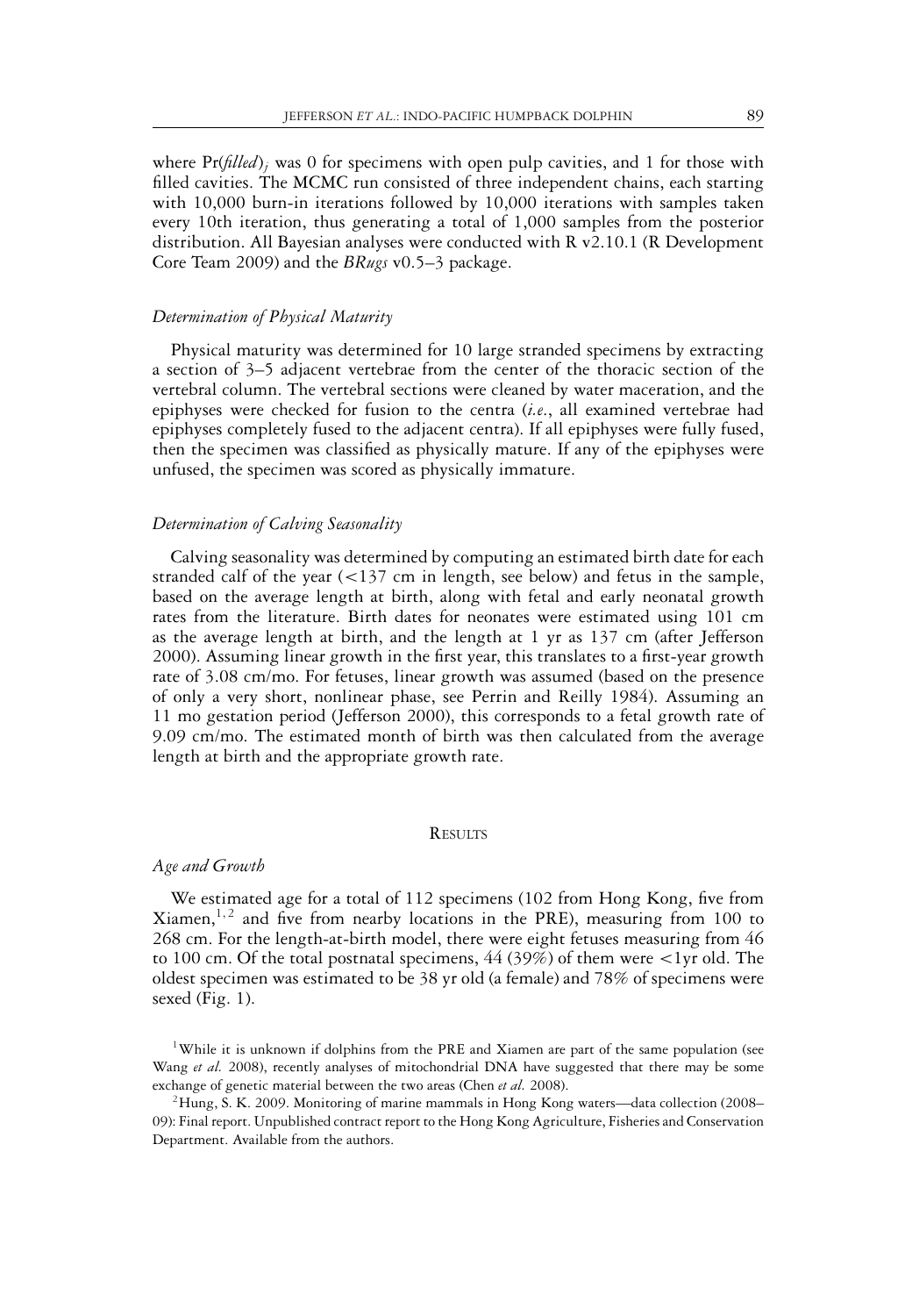

*Figure 1.* Age distribution of the sample of stranded specimens used for examining growth and reproduction.

The Bayesian MCMC two-phase Gompertz growth model showed good mixing within chains with no significant autocorrelation in the already thinned samples. Traces of the posterior sample and posterior distributions of each parameter are available in online Figures S1 and S2. There was little evidence of sexual dimorphism, with males and females clustering and showing little differentiation in length-at-age. For this reason, a single curve was constructed, with males, females, and unsexed specimens pooled, and an asymptote was reached at 249 cm.

The median estimated length at birth was 101 cm (Fig. 2) with 95% CI of 99– 102 cm. Figure 3 shows the fit of the two-phase Gompertz model to the age-length data. The median estimated change point was 10 yr, with a 95% CI equal to its prior  $(7-13 \text{ yr})$ . However, the posterior distribution of the change point is not uniform like its prior, but rather has some modal peaks, indicating that the data are only somewhat informative about its location. As can be seen in Figure 3, there are few samples between the ages of 9 and 13, which is where the uncertainty in length is greatest, immediately following the median change point estimate. This is also reflected by the range of the posterior distribution of  $g_2$ , the slope parameter for the second curve, which is equivalent to its prior distribution. Thus, this lack of data near the likely location of the change point hampers the model's ability to estimate the change point with any greater precision. After this point, growth continued into adulthood at an estimated median asymptotic length of 249 cm (95% CI  $=$ 244–267 cm).

Information on vertebral fusion was available for only 10 specimens. Four had vertebrae that were not fully fused, and they ranged from 230 to 249 cm in length and from 7 to 14 yr in age. Six specimens had fully fused vertebrae, and they ranged from 238 to 252 cm in length and from 17 to 32 yr in age. Therefore, based on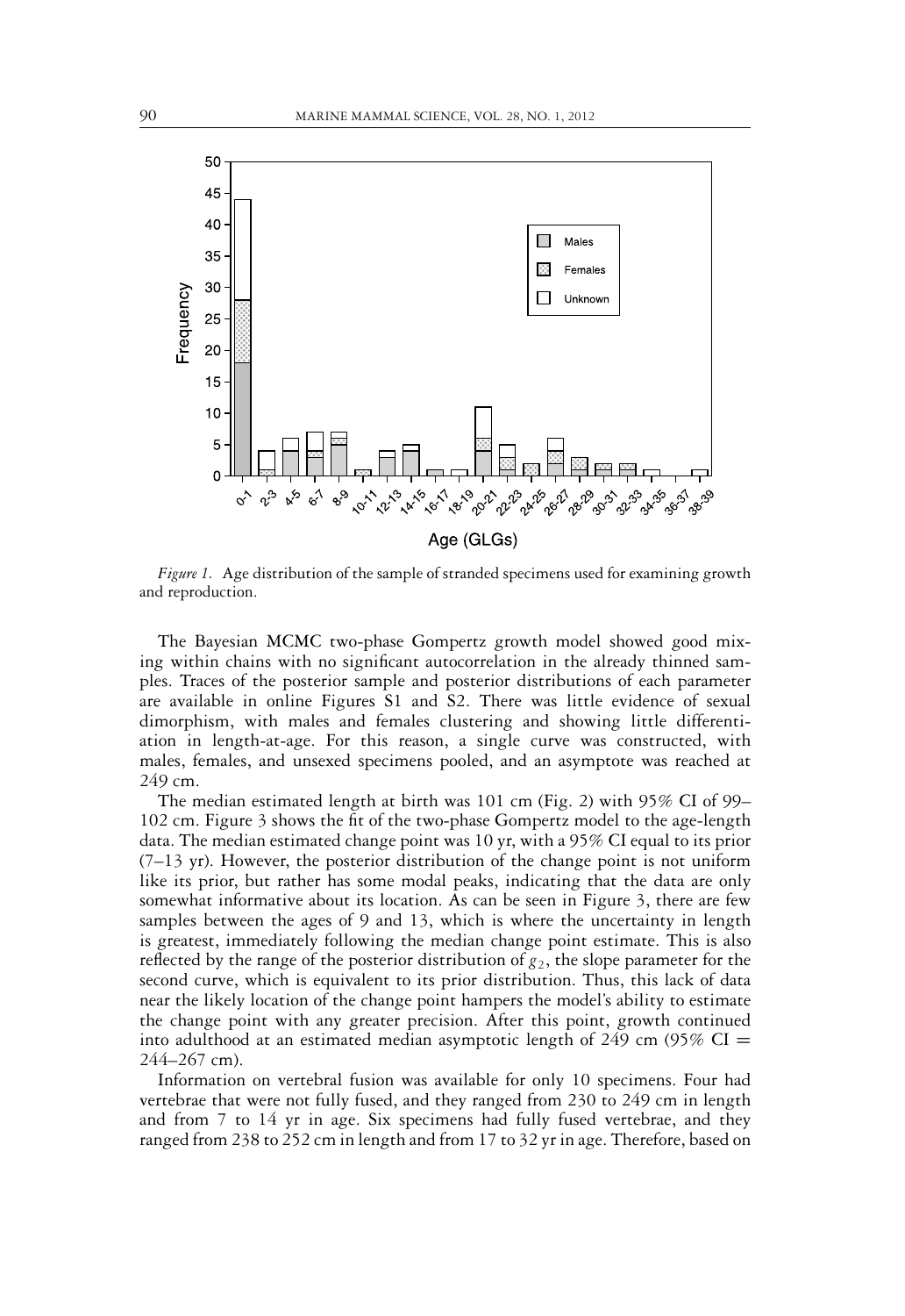

*Figure 2.* Posterior of logistic estimate of probability of birth *vs.* total length. Solid blue line is median of estimated probability from posterior distribution, and dashed blue lines are upper and lower 95 percentiles. Dashed red line indicates estimated length at birth  $(Pr[birth] = 0.5).$ 



*Figure 3.* Bayesian two-phase Gompertz growth curve with estimated change point. Solid blue line is median of estimated length for each age from posterior distribution; dashed blue lines are upper and lower 95 percentiles. Solid red line is median of change point; dashed red lines are upper and lower 95 percentiles.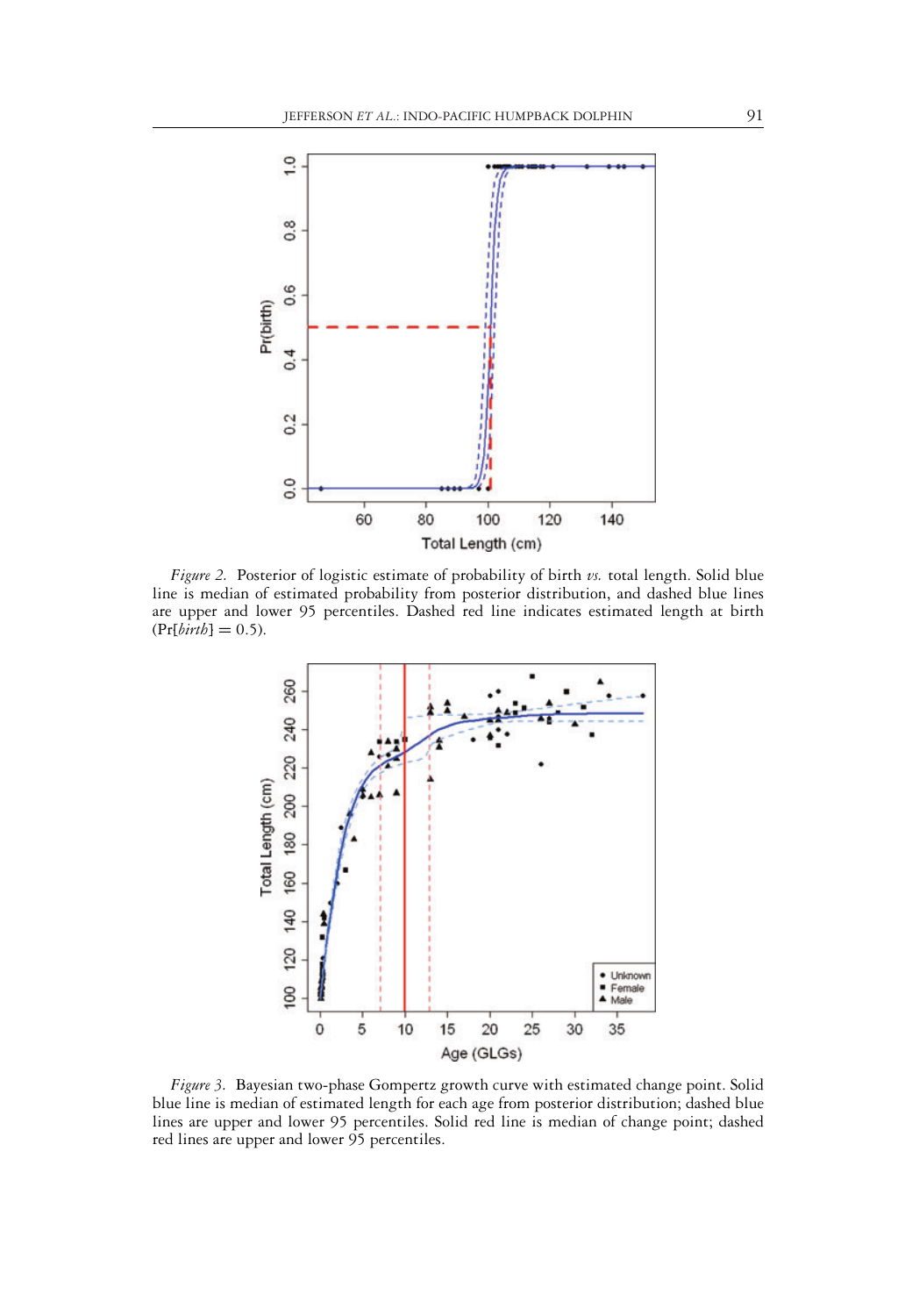

*Figure 4.* Posterior of logistic estimate of average length at which the pulp cavity fills (dashed red line). Solid blue line is median of estimated probability from posterior distribution; dashed blue lines are upper and lower 95 percentiles.

vertebral fusion, physical maturity is estimated to occur at between 14 and 17 yr of age, and at lengths between approximately 238 and 249 cm.

The pulp cavity in the center of the tooth filled in and became occluded at ages ranging between 18 and 21 yr (Fig. 4), which is just after physical maturity is reached (see above). The average age at which the pulp cavity filled was estimated to be 18.5 yr with a 95% CI of 17.0–19.8. Of five specimens with an open pulp cavity in which physical maturity was evaluated, four (80%) were classified as immature; and all four (100%) of those with a filled pulp cavity were mature, based on vertebral fusion.

The weight/length relationship is shown in Figure 5, for both fetal and postnatal specimens. There appears to be a relatively continuous curve, with the maximum weight reached at around 240 kg.

#### *Color Pattern Development*

In the PRE population, there are six age classes (summary in Table 1), and it should be noted that there appears to be some age overlap among the different classes (*i.e.*, animals of a particular age may fall into more than one age class). The first is Unspotted Calf, and these animals of both sexes are clearly newborns <1 yr old. A near-term female fetus (98 cm long) collected from a 254 cm female (age  $=$ 23 GLGs) looked very similar to an Unspotted Calf. However, its coloration was somewhat lighter gray than that of most UCs, suggesting that newborns may darken dramatically immediately after birth (Fig. 6). We have only examined four Unspotted Juveniles. These animals are clearly young (although older than newborns), and are much smaller than adults. There is no indication of a difference between the sexes at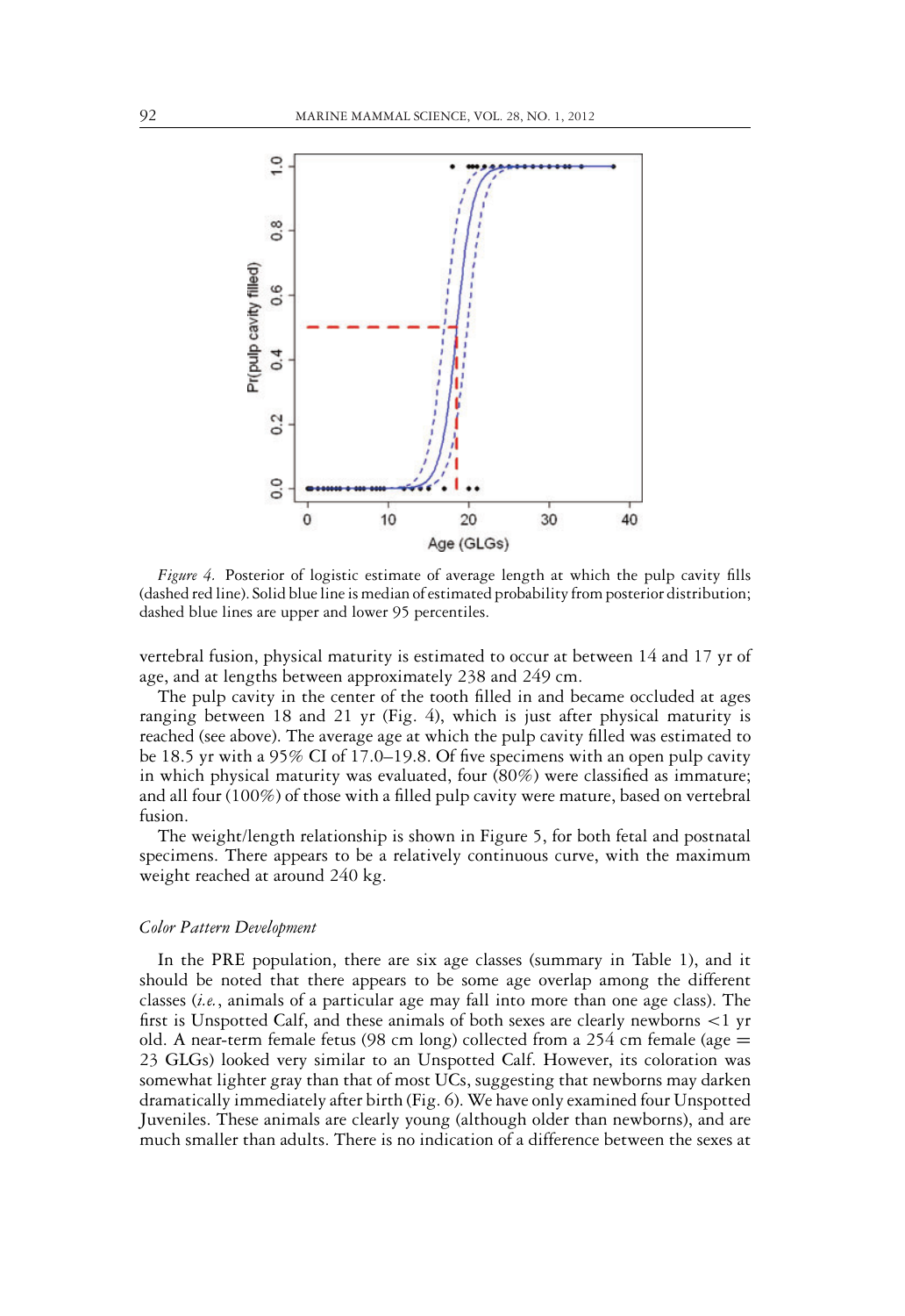

*Figure 5.* Weight/length relationship of Indo-Pacific humpback dolphins from Hong Kong and Pearl River Estuary.

this life stage. Although the two that had age estimates were both  $\lt 1$  yr in age, a larger sample may show that Unspotted Juveniles may span several years in age.

Mottled animals (which used to be called Spotted Juveniles) are slightly less than adult size and appear to contain more males than females. They appear to be mostly older subadults, although some young adults may also be in this category (ages range from at least  $7$  to  $>13$ ). Speckled animals (which used to be called Spotted Subadults) are nearly adult size, although the small amount of data suggests that most are probably at ages around puberty. Some are likely young adults (the oldest was 20 yr old), and both males and females are represented.

Spotted Adults and Unspotted Adults are both of adult size, and we are quite certain that virtually all of these animals are sexually mature. Most in our sample were females, although there are clearly some males in the Spotted Adult category. Almost all Unpotted Adults appear to be females. In fact, we have only documented one (out of 13) Unspotted Adult that was a male (EL01, sex determined from biopsy sampling). This individual may have been anomalous (perhaps an albino) or, alternately, it may have been a very old male. Unspotted Adults are older animals; most are over 25 yr of age.

#### *Reproduction*

Due to a paucity of fresh noncalf specimens, no new data (see Jefferson 2000) on the age and/or length at attainment of sexual maturity have been obtained in this study (see Discussion below). Length at birth is estimated to be 101 cm, based on Bayesian analysis (Fig. 2). Projected birth dates of fetuses and neonates strongly suggest that some births occur in every month of the year (the absence of records for October is probably related to small sample sizes), but with a large, although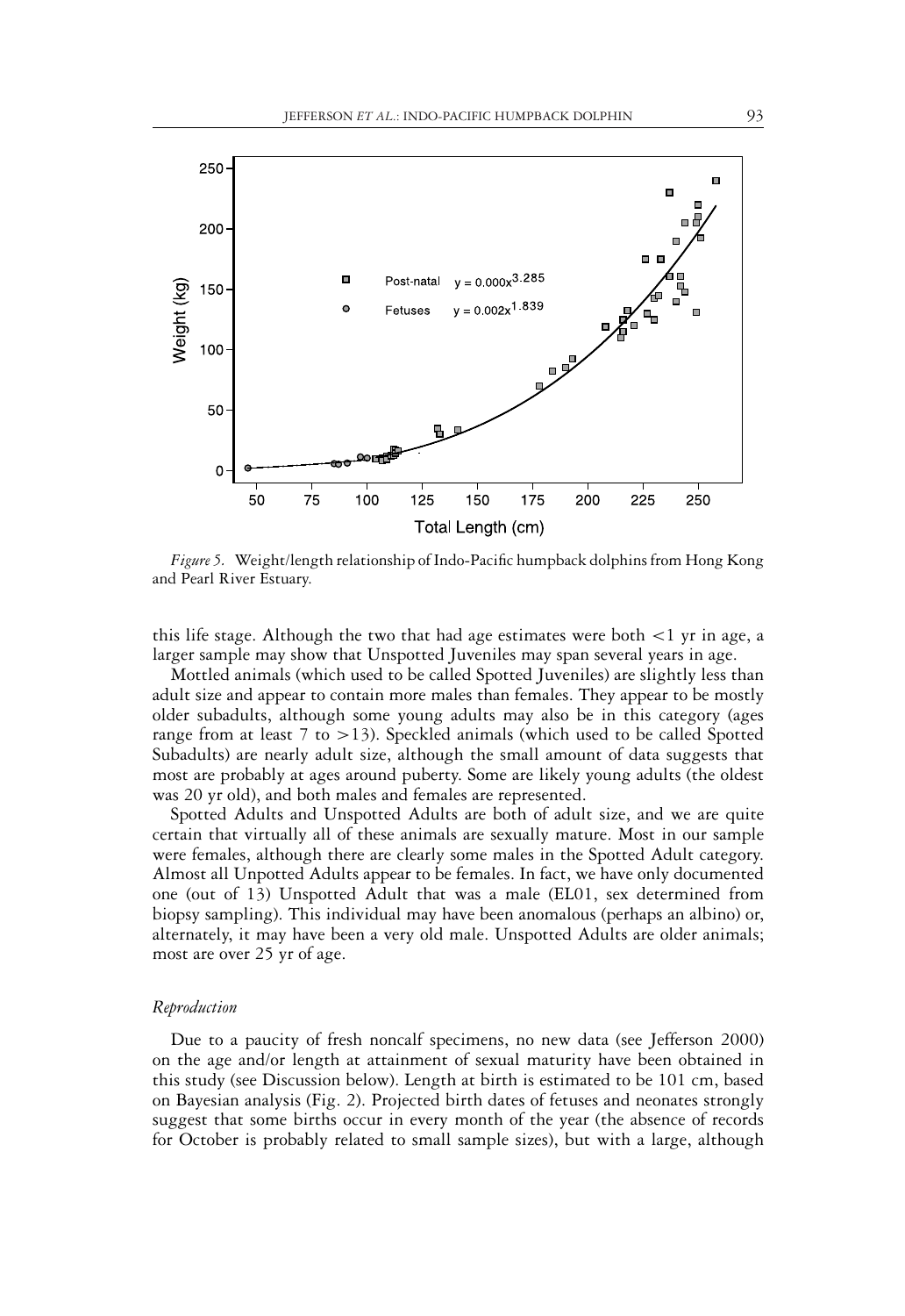*Table 1.* Summary of age/sex classes and characteristics of specimens that have been identified as in a particular class. The scarring column gives the approximate proportion of individuals with moderate to major nicks and/or scarring on the dorsal fin and tailstock. These classes apply to the Pearl River Estuary population of humpback dolphins, and dolphins from other areas in Chinese waters may have very different patterns (see Wang *et al*. 2008).

| Age                   | Sex                                          |    |    |          | Total       | Age        |                                                     |
|-----------------------|----------------------------------------------|----|----|----------|-------------|------------|-----------------------------------------------------|
| class                 | Abbreviation Male Female Unknown length (cm) |    |    |          |             | (yr)       | Scarring                                            |
| Unspotted<br>Calf     | UC                                           | 6  | 8  | 2        | $102 - 130$ | $\leq l^a$ | None                                                |
| Unspotted<br>Juvenile | UJ                                           | 3  | 1  | $\theta$ | 139-209     | <1         | None or light                                       |
| Mottled               | SJ                                           | 8  | 5  | 1        | $204 - 234$ | $7 - > 13$ | Often with<br>significant<br>scarring               |
| Speckled              | SS                                           | 14 | 10 | $\Omega$ | $207 - 250$ | $4 - 20$   | Often with<br>significant<br>scarring               |
| Spotted<br>Adult      | <b>SA</b>                                    | 5  | 14 | $\theta$ | $235 - 265$ |            | 9.5–32.5 <sup>b</sup> Scarring tends<br>to be light |
| Unspotted<br>Adult    | <b>UA</b>                                    | 1  | 12 | $\Omega$ | 238-268     | $25 - 32$  | Scarring tends<br>to be light                       |

 $^{\circ}$ Most < 6 mo.

 $b$ Most > 20 yr.

somewhat protracted, peak in the spring and early summer months (from March to June, Fig. 7). During this third of the year, when air and water temperatures are rising rapidly, 61% of the calves were born. The pattern of estimated birth dates closely follows the overall distribution of strandings throughout the year, which is not surprising, since a large percentage (53%) of all strandings are neonates (see Jefferson *et al*. 2006). At-sea sightings of Unspotted Calves followed a broadly similar distribution, with a peak between April and July (or lagged 1 mo behind the peak of birth dates, which is not surprising since mothers with very young neonates appear to actively avoid vessels) (Fig. 8).

Several dolphins known to be females from our photo-ID and biopsy studies have shown an interesting pattern of calf production. In the photo-ID catalog, a total of 60 females have records of calves since 1996, and the period of femalecalf association and calving interval were examined. Among these 60 females, 50 of them were only seen with one calf during the study period. Ten other females had records of two calves, and most of these are residents of Hong Kong with relatively long-sighting histories. Notably, many calves (40 of the 70 calves) were seen only once with their mothers. Using the subsample of females that had been observed over a period of at least 5 yr, the general pattern is the same: 26 females were documented to have only a single calf, nine of them were documented to have two calves, and only a single one was documented to have three calves.

It is possible that for some of these calves, their mothers are not residents of Hong Kong and do not occur there frequently enough to be resighted again during the period of female-calf association. Another plausible explanation is that the calves did not survive long enough to be seen at the next sighting of their mothers. In fact,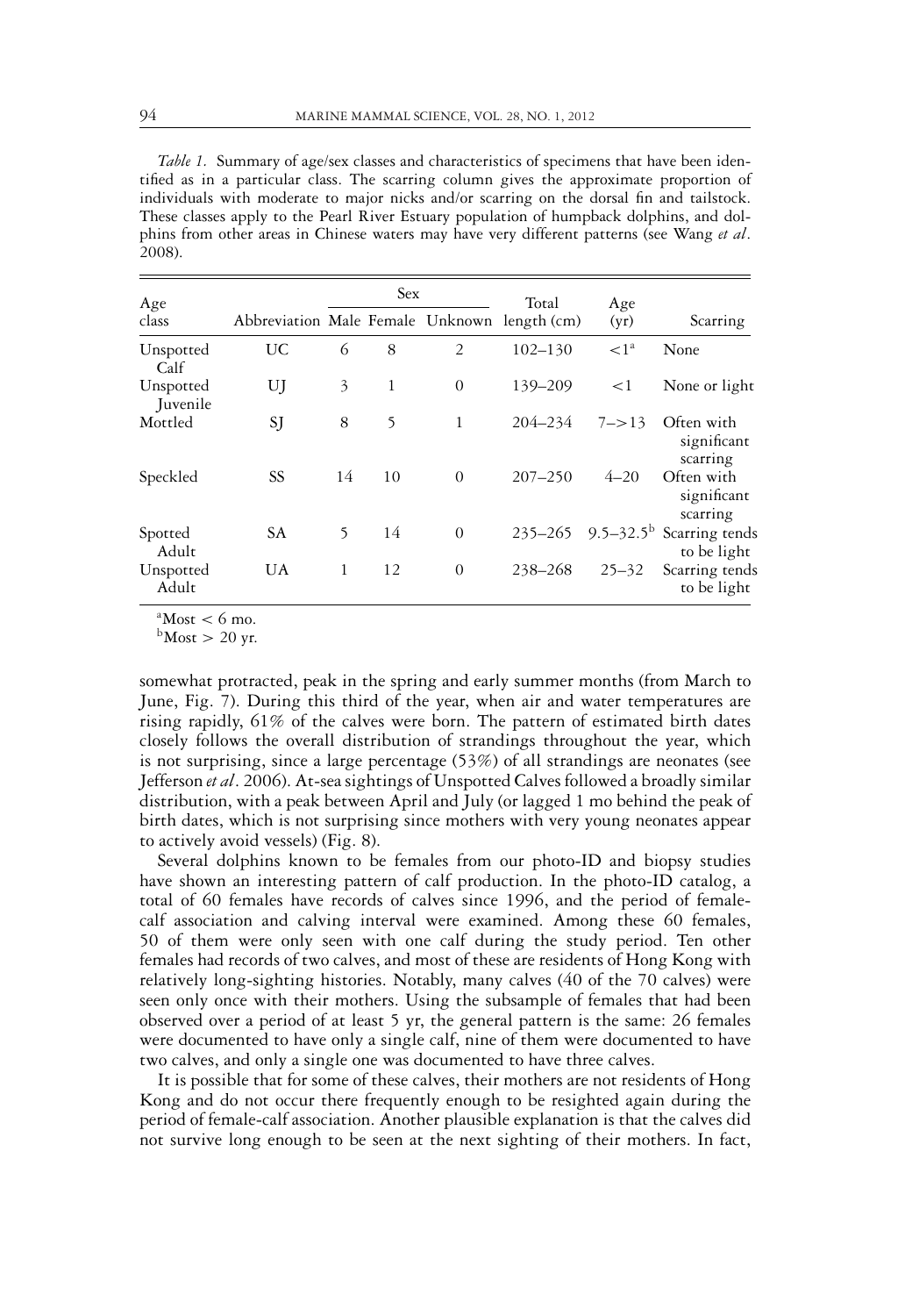

*Figure 6.* Near-term fetus (98 cm female) collected from a specimen found floating west of Lantau Island (SC98–03/06, upper), and neonate (Unspotted Calf) observed at sea in Hong Kong waters (lower).

epimeletic behaviors were observed on a number of occasions in the past, with healthy individuals supporting dead, newborn calves by carrying them in their mouth or on their back (TAJ and SKH, unpublished observations). The potentially low survival rate of calves is also exemplified from the stranding data. Among the 137 stranding records of Indo-Pacific humpback dolphins from 1996 to 2006, 44 and 12 had body lengths of <120 cm (presumably newborn calves) and 120–180 cm (presumably older calves), respectively, providing preliminary evidence that many calves did not survive long after birth.

A total of 10 females had records of two calves since 1996, and the maximum calving intervals were estimated. Again, it should be cautioned that the estimated calving intervals are probably overestimates, as the first calves may still associate with their mothers after the last sightings, while the second calves may have already associated with the same females well before their first sightings were made. Moreover, there were also possibilities that some females might have given birth again during the interval, but have gone unnoticed. Nevertheless, the maximum interval between the two births for these 10 mothers ranged from 18 to 165 mo, with an average of  $62.6 \pm 47.76$  mo (median = 54.5 mo).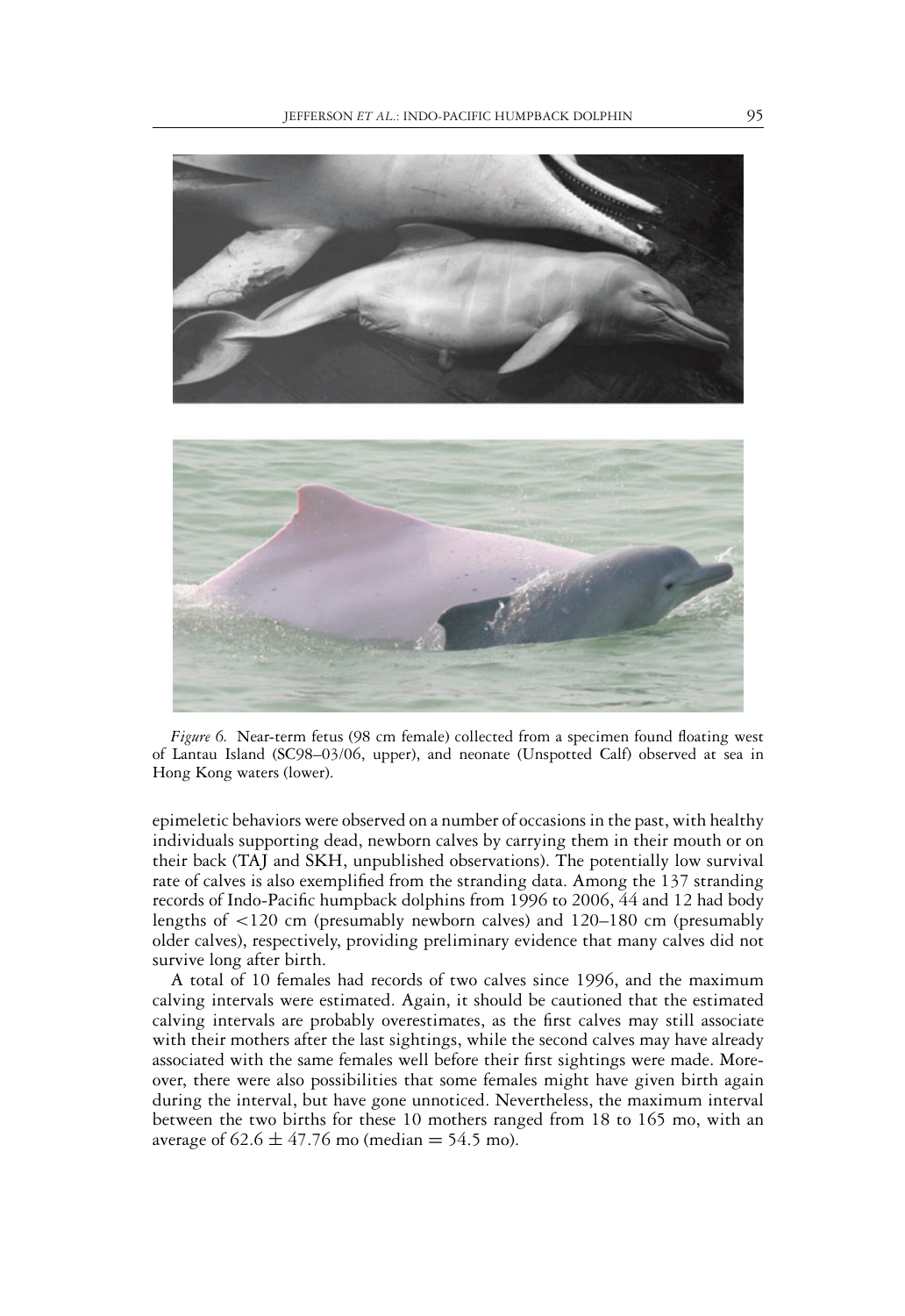

*Figure 7.* Monthly distribution of projected birth months for fetal and neonatal specimens, showing the estimated peak in calving. Also, shown are average sea surface temperatures for Hong Kong waters.



*Figure 8.* Monthly distribution of Unspotted Calves from at-sea surveys (as a proportion of individuals in each group).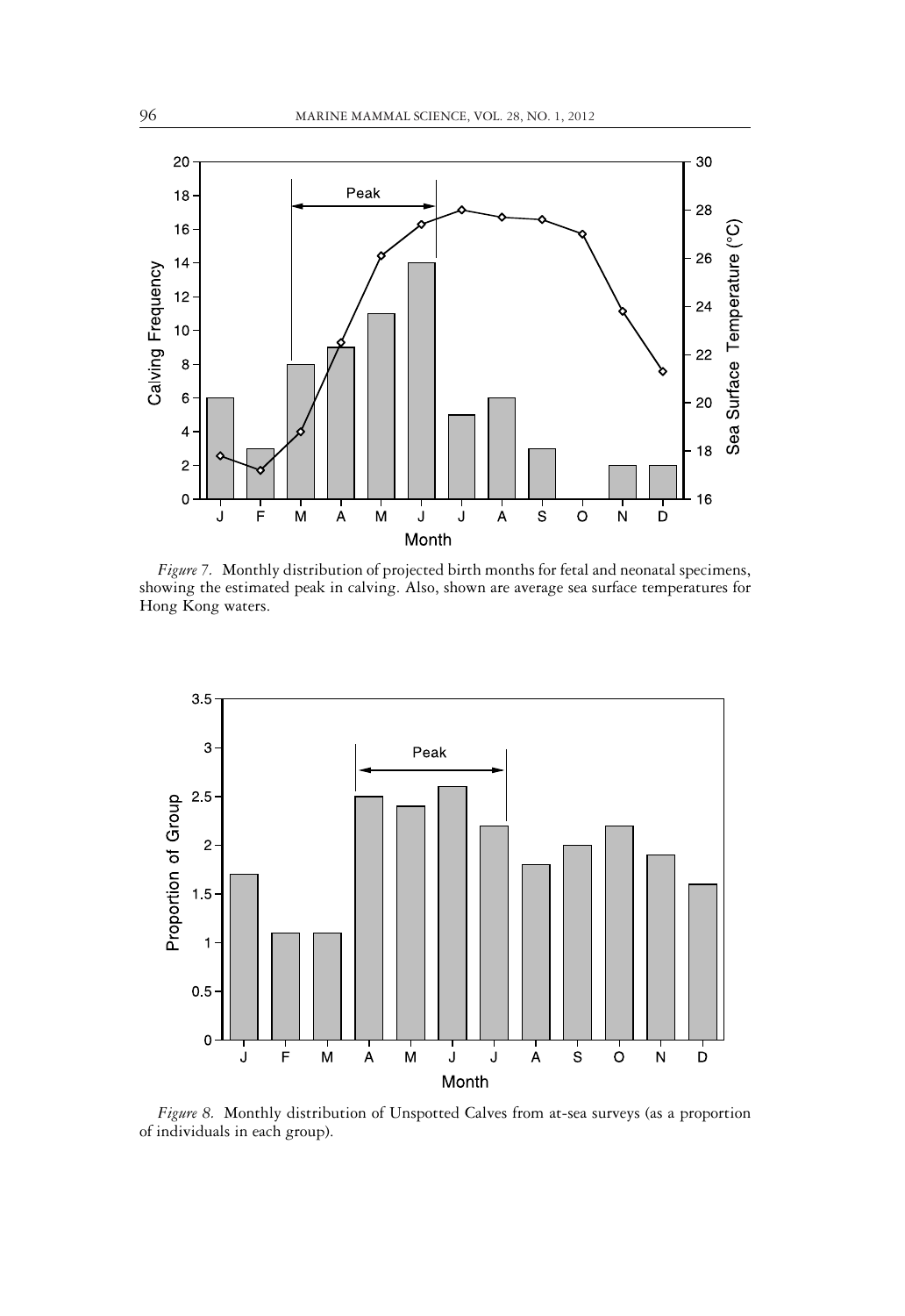#### **DISCUSSION**

# *Age and Growth*

The analyses of growth indicate that a two-phase model describes growth well in this population and suggest that a growth spurt occurs at a point near the age at which dolphins become sexually mature. Unfortunately the change point falls in a data-poor region of the age/length plot. This is reflected in the posterior distribution of  $g_2$ , which is equal to the prior.

In a previous study, it was found that 42 of 79 (53%) humpback dolphin strandings in Hong Kong were young-of-the-year (<1 yr old, Jefferson *et al*. 2006). The present study also supports a high neonatal mortality rate. These statistics indicate a high proportion of young (and especially neonate) specimens among the stranded sample, and this fact is possibly related to high concentrations of organochlorines in dolphin tissues (Parsons and Chan 1998, Parsons 2004, Jefferson *et al*. 2006).

#### *Color Pattern Development*

The updated analysis of this paper reinforces our belief that once animals develop spotting and pass out of the Unspotted Juvenile class, they progressively lose spotting throughout their lives, with females doing so more quickly and reaching a relatively unspotted stage much sooner than males. It is still unclear whether males become completely unspotted in old age, and further research is needed to clarify this. The oldest females (>25 yr) are clearly unspotted.

The observations above suggest that males and females do not begin to differ much in appearance until they are in the Unspotted Juvenile stage (probably between 2 and 6 yr of age). At that point, it appears that females may lose the majority of their spots very quickly and most probably move rapidly to the Spotted Adult stage, then proceed to lose their remaining spots more slowly until they become virtually unspotted in old age (over 25–30 yr). Males, on the other hand, appear to retain heavy spotting much longer, although at least some lose their spots completely (*e.g.*, EL01). So far, with this one exception, all old  $(25 + yr)$  old) males appeared to retain a moderate amount of spotting.

There are two major issues that still need to be resolved to clarify this picture and to determine if we can reliably distinguish males from females at sea. First, do very old males typically get to a point where they lose all or most of their spotting? Second, what happens during the period from about 2–6 yr of age? We have very little data on external appearance during this period, when animals are growing and probably changing rapidly. At what specific point do males and females begin to differ, and do they follow the same pattern of spot loss (at very different rates), or is there some qualitative difference in how they appear in the years leading up to sexual maturity (at about  $8-13$  yr, see below)? There is some suggestion from live sightings at sea of two different patterns of coloration development among older Unspotted Juveniles, but this remains unconfirmed (as these animals rarely strand). Continued long-term monitoring of individuals in Hong Kong may provide information on how the color pattern changes as individuals move from the UJ to the older age classes.

Age classes have also been recognized for humpback dolphins of South Africa, but they do not correspond to those for dolphins from southern China, which have very different patterns of growth, sexual dimorphism, coloration, and external morphology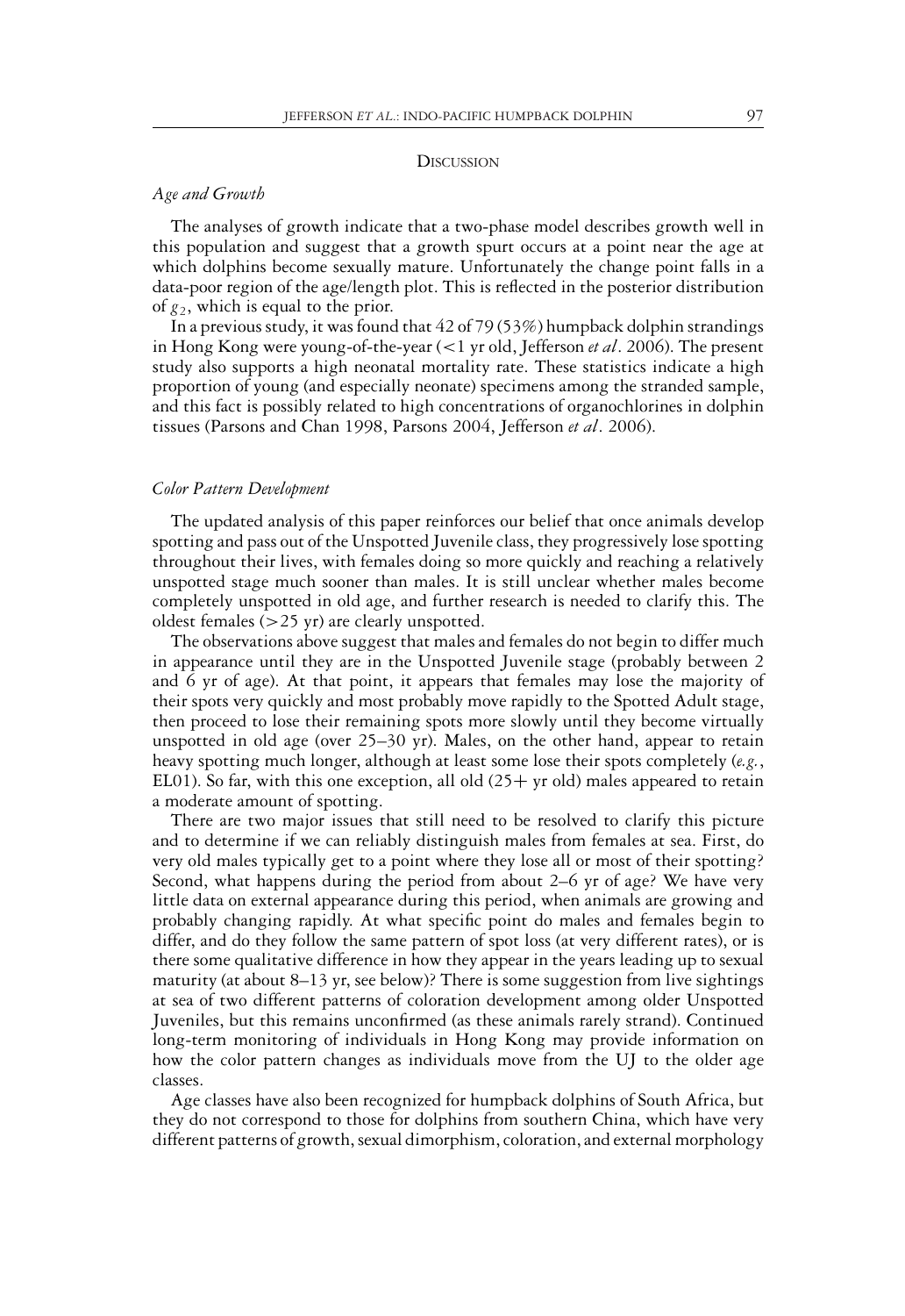(see Saayman and Tayler 1979). South African animals appear to grow quite a bit larger (Jefferson and Van Waerebeek 2004), have significant sexual dimorphism (Cockcroft 1989), are dark gray in color as adults and do not lighten significantly with age (Jefferson and Karczmarski 2001), and possess a large hump of connective tissue on the back (Saayman and Tayler 1979, Jefferson and Karczmarski 2001). Clearly, they are very different animals from those in the PRE, although there are also some very interesting similarities (see below).

It is interesting to compare the color pattern development of Chinese humpback dolphins with that of the only other delphinids that have a similarly extensive pattern of spotting, the pantropical and Atlantic spotted dolphins (*Stenella attenuata* and *S. frontalis*). In both species of spotted dolphins, calves are born unspotted with a twotone pattern consisting of a white belly and dark cape. They first develop dark spots on the white ventral surface in the speckled stage, and are not yet sexually mature. In the mottled stage, the ventral spots become more extensive and light dorsal spots appear on the cape (dolphins reach puberty in this stage). In *S. attenuata* sexually mature specimens enter the fused stage, in which the dorsal spotting continues to develop, and the ventral spots become so large and extensive that they fuse and then lighten to yield a uniform gray ventral surface (Perrin 1969, Perrin *et al*. 1976). In *S. frontalis*, older animals remain mottled (Herzing 1997). The Indo-Pacific bottlenose dolphin (*Tursiops aduncus*) also has spotting, but generally only on the ventral surface (Wang and Yang 2009).

Color pattern development appears to be very different in humpback dolphins. Although newborns are also unspotted, their coloration is more nearly uniform dark gray at birth (but with a lighter belly). The dark ground color lightens (UJs are lighter in color than UCs) before spotting begins to develop at the Mottled stage, and this does not appear to occur in the spotted dolphins (*Stenella* spp.). The main difference between the two groups is that in spotted dolphins, spotting develops through the appearance of contrasting spots on a dark or light surface. In humpback dolphins, the spots are only dark and appear to develop through the loss of pigmentation in the surrounding area. While in spotted dolphins, the oldest adults are also the most heavily spotted, in humpback dolphins, the most heavily spotted animals are apparently subadults and young adults. Once they appear, there is a progressive loss of spots (albeit quite slowly) in older humpback dolphins, which appears to result in the complete loss of all spotting in old females (and at least some males).

Thus, the spotting of the two groups of dolphins may look quite similar superficially. However, the patterns are in many ways the exact opposite. Spotted dolphins gain spots throughout their life, while humpback dolphins progressively lose them (with the exception of the calves and juveniles).

#### *Reproduction*

A previous study on humpback dolphins of Hong Kong evaluated reproduction based on a very small sample of specimens (Jefferson 2000). In that study birth length was estimated at about 100 cm, and age at sexual maturity for females approximately 9–10 yr. Although there were not enough data to estimate them empirically, gestation was assumed to be about 11 mo, and male sexual maturity was thought to occur at about 12–14 yr (Jefferson 2000). Although the present study was able to reevaluate growth and physical maturity parameters with much larger sample sizes, the paucity of fresh adult-sized specimens prevented us from determining sexual maturity more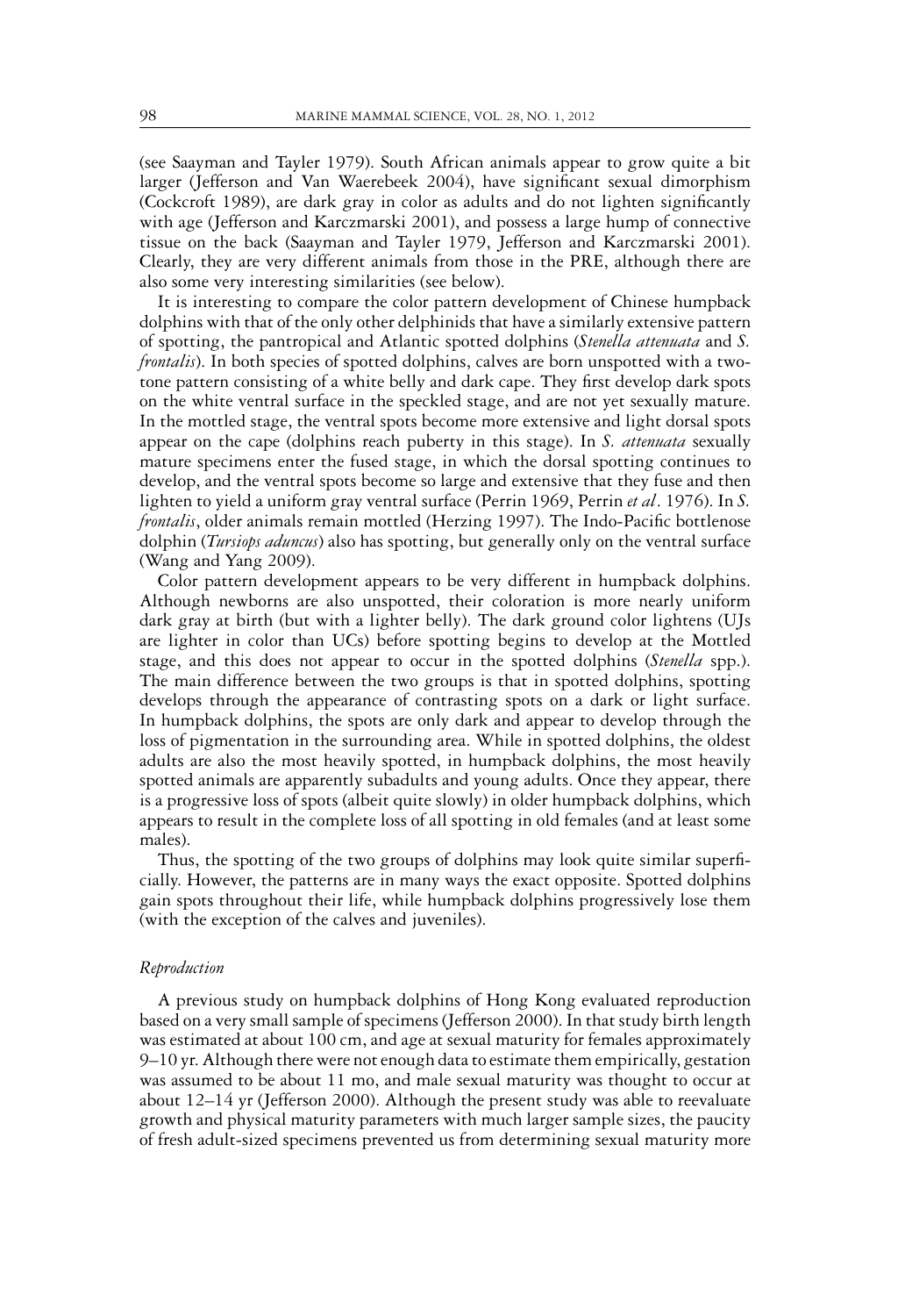precisely. We may be able to do so in the future using reproductive steroid analysis of biopsy samples. Due to lack of funding, most biopsy samples collected from Hong Kong have not been analyzed to determine reproductive steroid concentrations. Little is known about the reproductive physiology of this species, but in a study of captive specimens at Underwater World in Singapore, Brook *et al*. (2004) found an irregular pattern of ovarian cycling. There was no distinct or strong seasonality, which is generally consistent with our studies.

Most calves were associated with their mothers for less than 24 mo, but there were a few exceptions. Both NL202 and SL40 were seen with their calves for more than 3 yr, and WL 25 was seen with her calf for more than 4 yr. NL18 presented the most extreme case, as she was accompanied by her calf (NL259) from March 2000 to January 2009, a total of almost 9 yr. This individual was first identified at the start of the study in 1995 and was already of adult size at that time, suggesting that she may be an older individual. Therefore, it is possible that this calf was the last offspring of NL18, and therefore this long-term maternal relationship may be longer than usual.

If a high proportion of calves die shortly after birth, this may be a serious issue for the continued survival of the PRE dolphin population. It has long been speculated that mortality of young calves can be linked to the negative impacts of water pollution, as heavy loads of pollutants (*e.g.*, dichlorodiphenyltrichloroethane [DDTs], polychlorinated biphenyl [PCBs]) have been found among some stranded dolphin calves in Hong Kong (Parsons and Jefferson 2000, Jefferson *et al*. 2006). The increasing acoustic disturbance from vessel traffic and dolphin-watching activities at Tai O (in western Hong Kong), an area with a high density of mother/calf pairs, are additional stressors (Hung 2008, 2009). Special attention should be paid to alleviate these negative impacts, as the survival of calves is the most important element for the long-term survival of the dolphin population. Important habitats that recorded high density of calves, such as the entire west coast of Lantau Island, should receive urgent protection in order to safeguard mother–calf pairs from further disturbance, and to provide them with sufficient prey resources to cope with various threats.

The photo-identification records of known-female dolphins that have been frequently seen over the course of the study give cause for concern about calf production and survival. It appears that relatively few calves are being successfully weaned. Wells (2000) found that the likelihood of calf survival in bottlenose dolphins (*Tursiops truncatus*) was dependent on the mother's age, with younger females much less likely to successfully rear a calf to weaning. We assume that the same is true for humpback dolphins in Hong Kong, but we have no specific data to test this hypothesis. However, it is also very possible, even likely, that the extremely high concentrations of PCBs and DDTs in the tissues of these animals are compromising their reproductive potential. Evidence in support of this hypothesis was discussed recently by Jefferson *et al*. (2006), and the present study is consistent with this hypothesis.

From the data presented, the apparent calving interval for this dolphin population should be about 2–3 yr, and could potentially be up to 4–6 yr. The average calving interval of 5.2 yr is near the upper range of calving intervals reported for bottlenose dolphins of 2–6 yr (Connor *et al*. 2000). Although these dolphins likely enjoy long life spans, they appear to have long calving intervals, and their calf survival rate and fecundity appear to be fairly low. This is further supported by the evidence that most female year-round residents that have been consistently sighted in the past 15 yr have only successfully produced 1–2 offspring during that time. The low fecundity suggested by preliminary data may be caused by a number of factors, such as low natural survival rates of calves in this population, the negative effects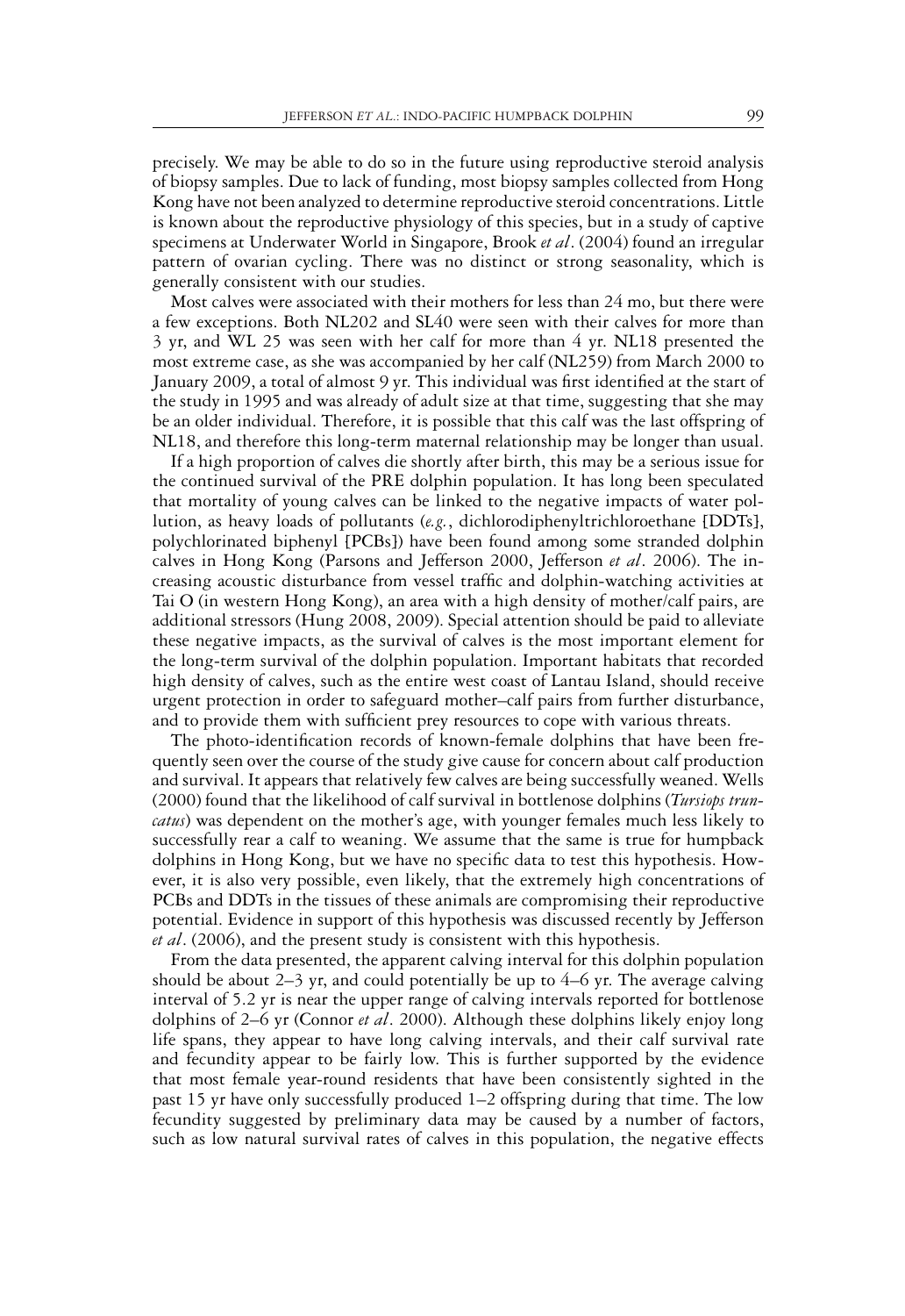of environmental contamination, scarcity of nutritious prey resources, and increased amount of stress from anthropogenic disturbance.

Assuming that the maximum age seen in this study (38 yr) is typical for females in this population, and that there is no period of reproductive senescence, females would appear to have about a 28 yr reproductive life span. A 2.5 yr average calving interval would result in a reproductive output of 11 calves, and a 5-yr interval would result in only about 5 calves being produced in a lifetime. Reproductive senescence (which appears typical of most long-lived odontocetes, see Marsh and Kasuya 1986) and a shorter average life span would reduce the reproductive output of females even further. If the above analyses of calf production are accurate, then this means a potentially low reproductive output for females in this population. The calving history and calving interval should be closely monitored in future years of photo-identification work, to verify these findings with larger sample sizes.

#### *Geographical Variation in Growth and Reproductive Parameters*

There have been very few studies of the life history of humpback dolphins from anywhere else in the range of the genus *Sousa*. For the Indo-Pacific species, other work has only been done in South Africa (Cockcroft 1989) and to a lesser extent in central China (Wang 1965, 1995). No detailed life history studies have been conducted on the Atlantic humpback dolphin (*Sousa teuszii*) (see Van Waerebeek *et al.* 2004).

Table 2 summarizes the current best estimate of various life history parameters for the Hong Kong/PRE humpback dolphin population, and provides some comparisons with South African results. The oldest specimen in our study had 38 GLGs, which is similar to the situation in South Africa, where longevity reaches at least 40 yr (Cockcroft 1989). A peak in calving during the warmer months of the year may be typical for the species. Other studies of humpback dolphins have also found a peak of calving in summer (South Africa, Cockcroft 1989) or spring/summer (Xiamen; Wang 1965, 1995).

We found little evidence of differences in size between males and females in this study. This is quite different from the situation in South Africa, in which

| Parameter                        | Pearl River Estuary           | South Africa           |
|----------------------------------|-------------------------------|------------------------|
| Length at birth                  | 101 cm                        | $100 \text{ cm}$       |
| Age at sexual maturity (females) | $9-10 \,\text{yr}^{\text{a}}$ | $10 \,\text{yr}$       |
| Age at sexual maturity (males)   | $12 - 14$ yr <sup>a</sup>     | $12 - 13$ yr           |
| Asymptotic length                | 249 cm                        | 240 cm (F), 270 cm (M) |
| Age at physical maturity         | $14 - 17$ yr                  | n/d                    |
| Maximum longevity                | $38 + yr$                     | $40+yr$                |
| Maximum length                   | 265 cm                        | $>270$ cm              |
| Maximum weight                   | $240 \text{ kg}$              | $260 \text{ kg}$       |
| Peak calving season              | March-June                    | Summer                 |
| Calving interval                 | 5 yr                          | 3 yr                   |

*Table 2.* A summary of estimated life history parameters for the Pearl River Estuary population of humpback dolphins, compared with values for South Africa (from Cockcroft 1989).

<sup>a</sup>Not estimated empirically from large samples.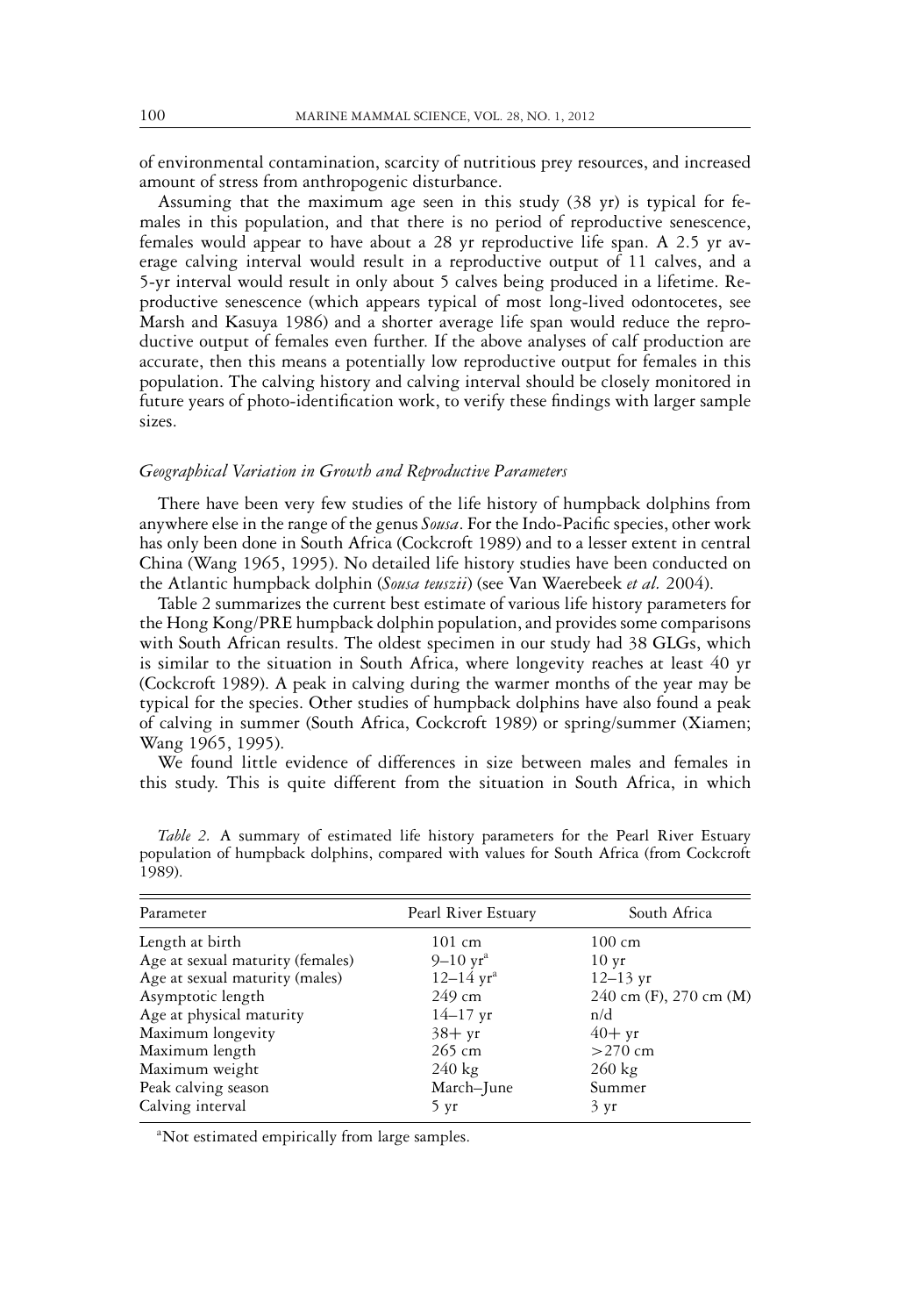there is extensive sexual dimorphism, with females reaching an asymptotic length of 240 cm and males 270 cm (Cockcroft 1989). South African males also develop a larger dorsal hump and distinct keels on the tailstock, and such dimorphism is not apparent in humpback dolphins from Chinese waters, nor in other parts of the range in southeast Asia. Wang (1965, 1995) stated that female humpback dolphins in Xiamen, southern China, were somewhat larger than males, but this may simply have been an artifact of small sample sizes. All indications from our data are that there is little, if any, sexual dimorphism in the growth of humpback dolphins from Chinese waters.

### *Conclusions*

The role of long-term cetacean study was recently and quite elegantly demonstrated by Wells (2003), who outlined the subtleties and complexities of bottlenose dolphin ecology, life history, behavior, social organization, and population biology that have been elucidated through 35 yr of such research in Florida waters. Our research program has only been in place for about 15 yr, but we are beginning to see some of the same (albeit preliminary) benefits of such an approach.

Clearly, there is still a need to resolve the major uncertainties in development of the color pattern, potential differences between males and females, and to calculate age and length at sexual maturity. It may be possible to assign a sex to many of the adult-size individuals in our photo-ID catalog if we can confirm what appears to be sexual dimorphism in the color pattern. Biopsy sampling will undoubtedly be an invaluable tool in this research. By targeting specific individuals (*e.g.*, those showing particular age/sex patterns of interest) from our photo-ID catalog for biopsy and using the skin sample to determine sex, we can test hypotheses on the development of the color pattern. Through the continued combination of data obtained from many different research techniques, we hope to clarify the life history of dolphins in this population, and clear up many of the remaining uncertainties that have plagued management authorities for years.

#### **ACKNOWLEDGMENTS**

We would like to thank all those who were involved in the necropsies and in collection and analysis of samples from the specimens. In particular, E. C. M. Parsons, I. Beasley, C. Choi, M. Torey, L. Law, A. Lee, D. Wong, L. Yeung, S. Ng, R. Kinoshita, S. C. Yang, and J. Y. Wang were heavily involved at various stages. Staff of Ocean Park Corporation and Ocean Park Conservation Foundation have collected stranding data and tooth samples since 2006. The marine mammal stranding program in Hong Kong is coordinated and funded by the Agriculture, Fisheries, and Conservation Department (AFCD), and AFCD is also the major funder for the biopsy, photo-ID, and age-determination work. We thank especially D. Choi, J. Sham, S. P. Lau, F. Y. Wong, W. W. Cheng, I. Chan, and J. Lun for their help with this. Portions of the age determination work were funded by the Ocean Park Conservation Foundation-Hong Kong, and part of the biopsy work was funded by the Hong Kong Dolphin Conservation Society. Samples were imported to the United States under CITES permits, and biopsy samples were collected under appropriate permits from the AFCD and the Hong Kong Police Force. J. Lipsky and K. Danil provided assistance in age determination, C. LeDuc and V. Pease assisted with sex determination, and J. Larese provided access to curve-fitting software and valuable assistance in preliminary analysis of growth data. Reproductive hormone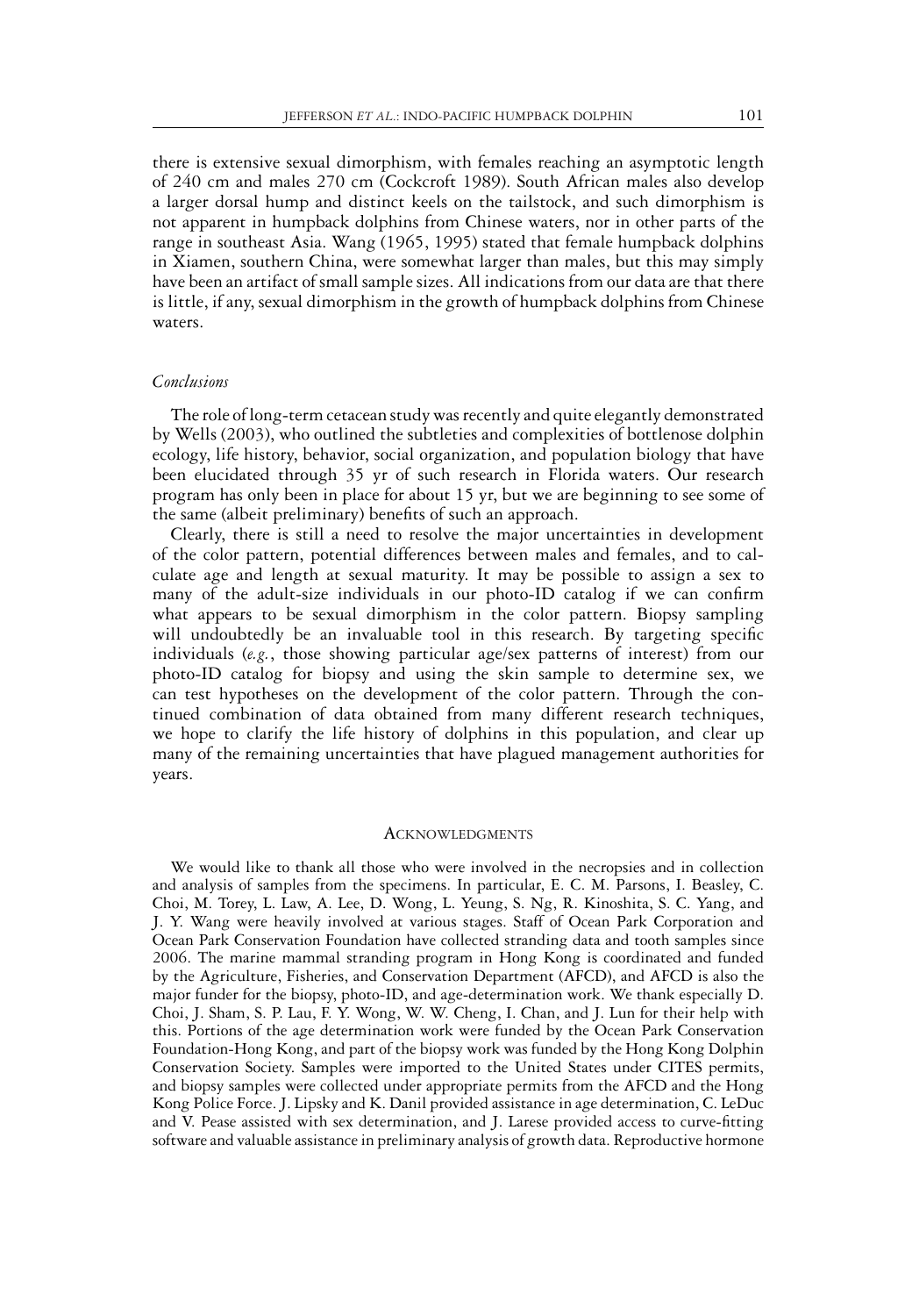concentrations were analyzed by N. Kellar. Finally, we would like to thank S. J. Chivers for her kind permission to use the age determination lab at SWFSC for this work, and to R. L. Brownell Jr., S. J. Chivers, K. Danil, W. F. Perrin, J. Y. Wang, and two anonymous referees for their thorough reviews of earlier drafts of this paper.

# LITERATURE CITED

- Brook, F., E. H. T. Lim, F. H. C. Chua and B. Mackay. 2004. Assessment of the reproductive cycle of the Indo-Pacific humpback dolphin, *Sousa chinensis*, using ultrasonography. Aquatic Mammals 30:137–148.
- Chen, H., K. Zhai, J. Chen, Y. Chen, H. Wen, S. Chen and Y. Wu. 2008. A preliminary investigation on genetic diversity of *Sousa chinensis* in the Pearl River Estuary and Xiamen of Chinese waters. Journal of Genetics and Genomics 35:491–497.
- Chen, T., S. K. Hung, Y. Qiu, X. Jia and T. A. Jefferson. 2010. Distribution, abundance, and individual movements of Indo-Pacific humpback dolphins (*Sousa chinensis*) in the Pearl River Estuary, China. Mammalia 74:117–125.
- Cockcroft, V. G. 1989. Biology of the IndoPacific humpback dolphins (*Sousa plumbea*) off Natal, South Africa. Abstract, 8th Biennial Conference on the Biology of Marine Mammals, Society for Marine Mammalogy, Pacific Grove, California, p. 13.
- Connor, R. C., R. S. Wells, J. Mann and A. J. Read. 2000. The bottlenose dolphin: Social relationships in a fission-fusion society. Pages 91–126 *in* J. Mann, R. C. Connor, P. L. Tyack and H. Whitehead, eds. Cetacean societies: Field studies of dolphins and whales. University of Chicago Press, Chicago, IL.
- Geraci, J. R., and V. J. Lounsbury. 2005. Marine mammals ashore: A field guide for strandings. 2nd edition. Baltimore Aquarium, Baltimore, MD.
- Herzing, D. L. 1997. The life history of free-ranging Atlantic spotted dolphins (*Stenella frontalis*): Age classes, color phases, and female reproduction. Marine Mammal Science 13:576–595.
- Hung, S. K. 2008. Habitat use of Indo-Pacific humpback dolphins (*Sousa chinensis*) in Hong Kong. Ph.D. dissertation, University of Hong Kong, Hong Kong. 253 pp.
- Hung, S. K., and T. A. Jefferson. 2004. Ranging patterns of Indo-Pacific humpback dolphins (*Sousa chinensis*) in the Pearl River Estuary, People's Republic of China. Aquatic Mammals 30:159–174.
- Jefferson, T. A. 2000. Population biology of the Indo-Pacific hump-backed dolphin in Hong Kong waters. Wildlife Monographs 144. 65 pp..
- Jefferson, T. A., and L. Karczmarski. 2001. Sousa chinensis. Mammalian Species 655. 9 pp.
- Jefferson, T. A., and S. Leatherwood. 1997. Distribution and abundance of Indo-Pacific hump-backed dolphins (*Sousa chinensis* Osbeck, 1765) in Hong Kong waters. Asian Marine Biology 14:93–110.
- Jefferson, T. A., and K. Van Waerebeek. 2004. Geographic variation in skull morphology of humpback dolphins (*Sousa* spp.). Aquatic Mammals 30:3–17.
- Jefferson, T. A., and S. K. Hung. 2008. Effects of biopsy sampling on Indo-Pacific humpback dolphins (*Sousa chinensis*) in a polluted coastal environment. Aquatic Mammals 34:310– 316.
- Jefferson, T. A., S. K. Hung and P. K. S. Lam. 2006. Strandings, mortality and morbidity of Indo-Pacific humpback dolphins in Hong Kong, with emphasis on the role of environmental contaminants. Journal of Cetacean Research and Management 8:181–193.
- Kaufmann, K. W. 1981. Fitting and using growth curves. Oecologia 49:293–299.
- Laird, A. K. 1966. Postnatal growth of birds and mammals. Growth 30:349–363.
- Lal Mohan, R. S. 1982. A note on the fetuses of the dolphins *Tursiops aduncus* and *Sousa plumbea* from the southwest coast of India. Indian Journal of Fisheries 29:249–252.
- Marsh, H., and T. Kasuya. 1986. Evidence for reproductive senescence in female cetaceans. Report of the International Whaling Commission (Special Issue 8):57–74.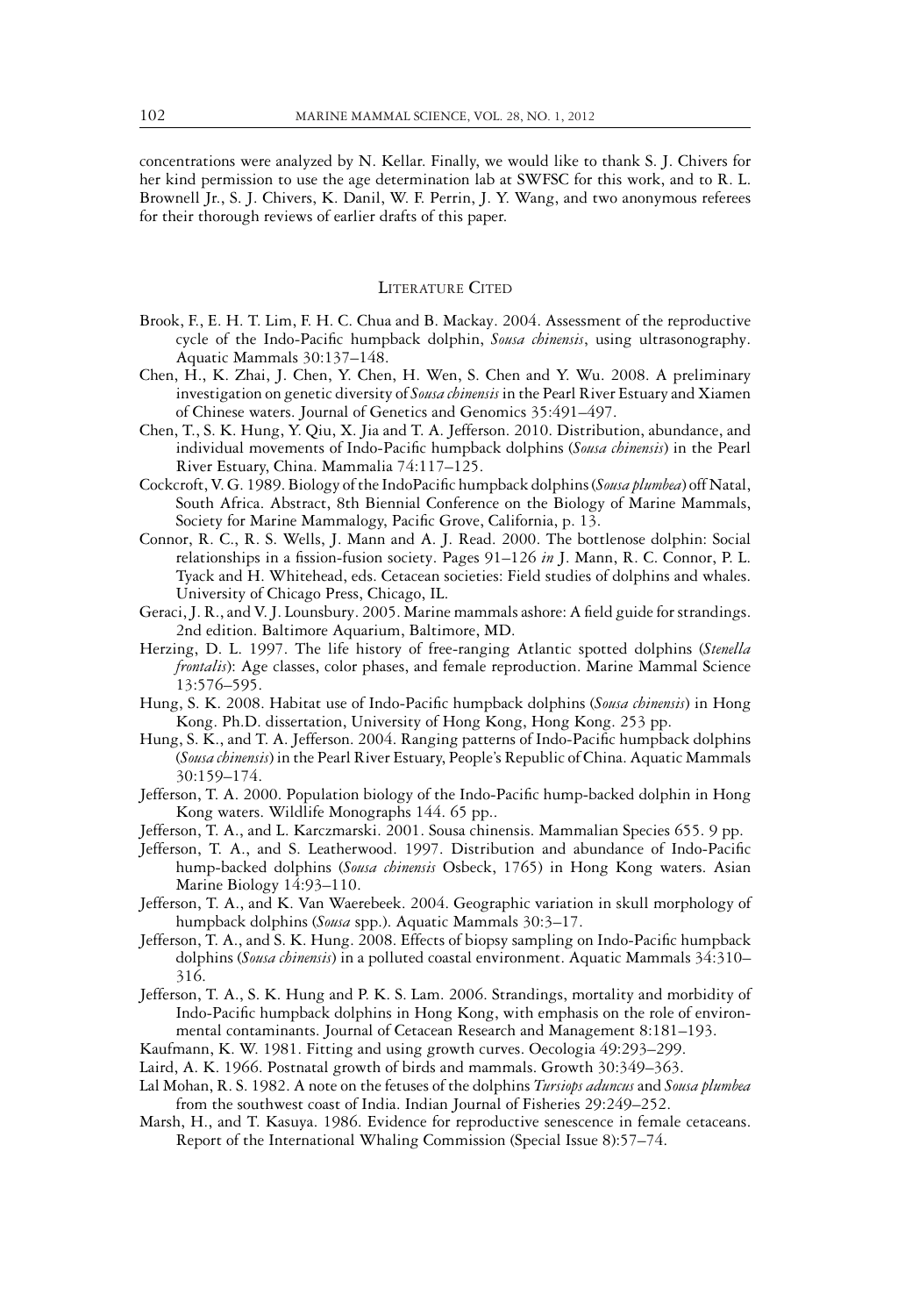- Morin, P. A., A. Nestler, N. T. Rubio-Cisneros, K. M. Robertson and S. L. Mesnick. 2005. Interfamilial characterization of a region of the ZFX and ZFY genes facilitates sex determination in cetaceans and other mammals. Molecular Ecology 14:3275–3286.
- Myrick, A. C., A. A. Hohn, P. A. Sloan, M. Kimjura and D. D. Stanley. 1983. Estimating age of spotted and spinner dolphins (*Stenella attenuata* and *Stenella longirostris*) from teeth. NOAA Technical Memorandum NMFS 30. 17 pp.
- Myrick, A. C., E. D. Shallenberger, I. Kong and D. B. Mackay. 1984. Calibration of dental layers in seven captive Hawaiian spinner dolphins, *Stenella longirostris*, based on tetracycline labeling. Fishery Bulletin 82:207–225.
- Norris, K. S. 1961. Standardized methods for measuring and recording data on the smaller cetaceans. Journal of Mammalogy 42:471–476.
- Palumbi, S. R., A. R. Martin, B. Kessing and W. O. McMillan. 1991. Detecting population structure using mitochondrial DNA. Report of the International Whaling Commission (Special Issue 13):271–278.
- Parsons, E. C. M. 2004. The potential impacts of pollutants on humpback dolphins, with a case study on the Hong Kong population. Aquatic Mammals 30:18–37.
- Parsons, E. C. M., and H. M. Chan. 1998. Organochlorines in Indo-Pacific hump-backed dolphins (*Sousa chinensis*) and finless porpoises (*Neophocaena phocaenoides*) from Hong Kong. Pages 423–437 *in* B. Morton, ed. The marine biology of the South China Sea III. Hong Kong University Press, Hong Kong.
- Parsons, E. C. M., and T. A. Jefferson. 2000. Post-mortem investigations on stranded dolphins and porpoises from Hong Kong waters. Journal of Wildlife Diseases 36:342– 356.
- Parsons, E. C. M., M. L. Felley and L. J. Porter. 1995. An annotated checklist of cetaceans recorded from Hong Kong's territorial waters. Asian Marine Biology 12:79–100.
- Perrin, W. F. 1969. Color pattern of the eastern Pacific spotted porpoise *Stenella graffmani* Lönnberg (Cetacea, Delphinidae. Zoologica 54:135–142.
- Perrin, W. F., and S. B. Reilly. 1984. Reproductive parameters of dolphins and small whales of the family Delphinidae. Report of the International Whaling Commission (Special Issue 6):97–133.
- Perrin, W. F., J. M. Coe and J. R. Zweifel. 1976. Growth and reproduction of the spotted porpoise, *Stenella attenuata*, in the offshore eastern tropical Pacific. Fishery Bulletin 74:229–269.
- R Development Core Team. 2009. R: A language and environment for statistical computing. R Foundation for Statistical Computing, Vienna, Austria.
- Romer, J. D. 1958. Cetaceans recorded from within or near Hong Kong territoreal waters. Hong Kong University Fisheries Journal 2:127–129.
- Ross, G. J. B. 1984. The smaller cetaceans of the south-east coast of southern Africa. Annals of the Cape Provincial Museum of Natural History 15:173–410.
- Saayman, G. S., and C. K. Tayler. 1979. The socioecology of humpback dolphins (*Sousa* sp.). Pages 165–226 *in* H. E. Winn and B. L. Olla, eds. Behavior of marine animals. Volume 3. Cetaceans. Plenum Press, New York, NY.
- Sambrook, J., E. F. Fritsch and T. Maniatis. 1989. Molecular cloning: A laboratory manual. Cold Spring Harbor Laboratory, Cold Spring, NY.
- Van Waerebeek, K., L. Barnett, A. Camara, *et al.* 2004. Distribution, status, and biology of the Atlantic humpback dolphin, *Sousa teuszii* (Kukenthal, 1892). Aquatic Mammals 30:56–83.
- Wang, J. Y., and S. C. Yang. 2009. Indo-Pacific bottlenose dolphin *Tursiops aduncus*. Pages 602–608 *in* W. F. Perrin, B. Wursig and J. G. M. Thewissen, eds. Encyclopedia of ¨ marine mammals. 2nd edition. Academic Press, San Diego, CA.
- Wang, J. Y., S. K. Hung, S. C. Yang, T. A. Jefferson and E. R. Secchi. 2008. Population differences in the pigmentation of Indo-Pacific humpback dolphins, *Sousa chinensis*, in Chinese waters. Mammalia 72:302–308.
- Wang, P., and Sun, J. Y. 1982. Studies on the Zhonghua white dolphin, *Sousa chinensis* from the South China Sea. Transactions of Liaoning Zoological Society 3:67–74 (in Chinese).